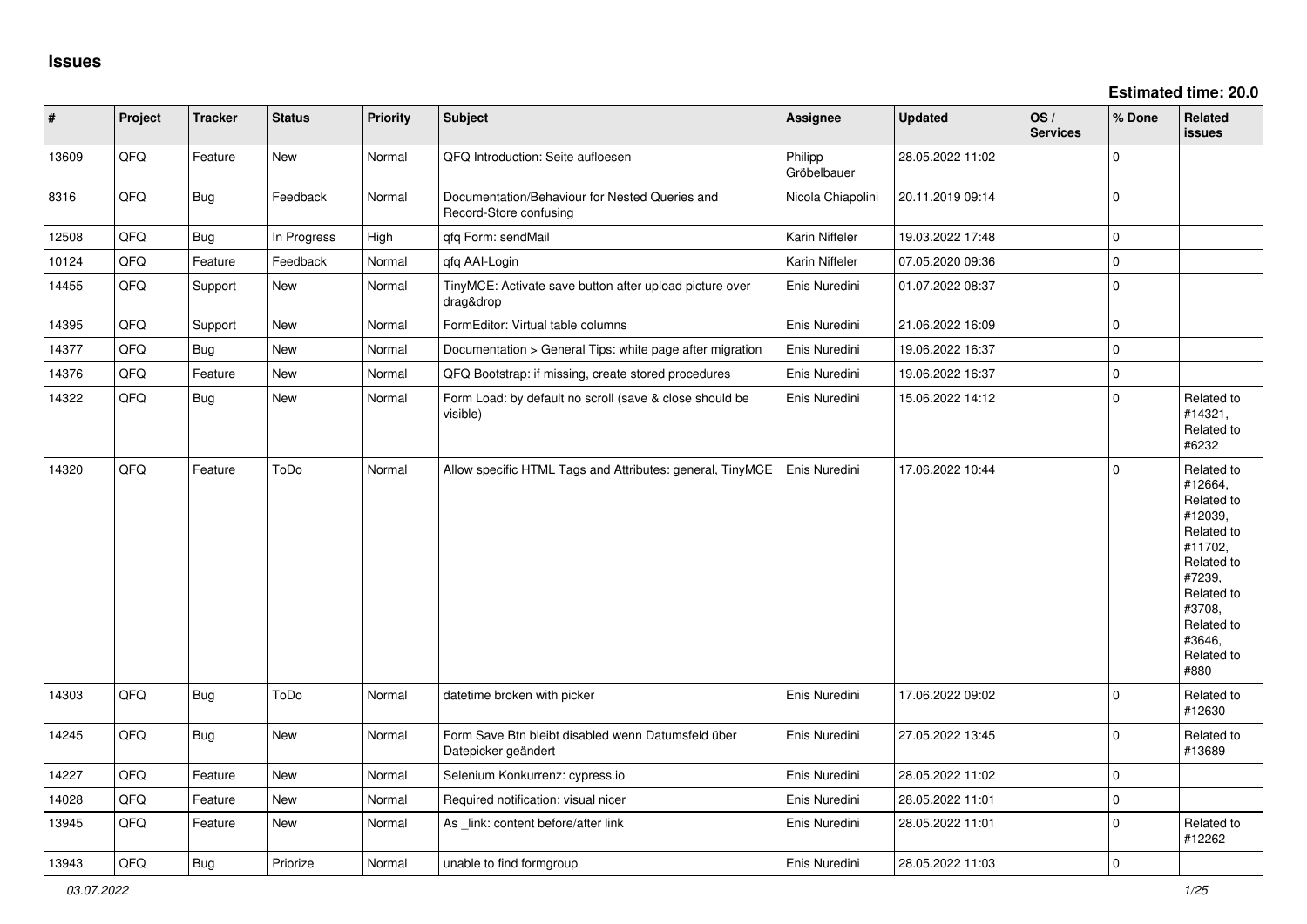| #     | Project | <b>Tracker</b> | <b>Status</b>     | <b>Priority</b> | <b>Subject</b>                                                                        | <b>Assignee</b> | <b>Updated</b>   | OS/<br><b>Services</b> | % Done      | Related<br>issues                                                           |
|-------|---------|----------------|-------------------|-----------------|---------------------------------------------------------------------------------------|-----------------|------------------|------------------------|-------------|-----------------------------------------------------------------------------|
| 13900 | QFQ     | Feature        | Priorize          | Normal          | Selenium: Check das Cookie/PDF funktioniert                                           | Enis Nuredini   | 25.03.2022 12:45 |                        | $\Omega$    |                                                                             |
| 13899 | QFQ     | <b>Bug</b>     | ToDo              | Normal          | Selenium: zum laufen bringen                                                          | Enis Nuredini   | 25.03.2022 10:24 |                        | $\Omega$    |                                                                             |
| 13767 | QFQ     | Bug            | Feedback          | Normal          | date/time-picker: required shows up/down button orange                                | Enis Nuredini   | 16.05.2022 23:16 |                        | $\Omega$    |                                                                             |
| 13757 | QFQ     | Feature        | New               | High            | QR / Bar-Code Plugin                                                                  | Enis Nuredini   | 19.03.2022 17:43 |                        | $\Omega$    |                                                                             |
| 13716 | QFQ     | Bug            | New               | High            | Firefox ask to store username/password                                                | Enis Nuredini   | 30.05.2022 09:31 |                        | $\mathbf 0$ | Related to<br>#13827                                                        |
| 13689 | QFQ     | <b>Bug</b>     | <b>New</b>        | Normal          | Enter auf Eingabefeld mit ungültigem Wert führt zu blurry<br>Seite                    | Enis Nuredini   | 28.05.2022 10:53 |                        | $\Omega$    | Related to<br>#14245, Has<br>duplicate<br>#11891                            |
| 13608 | QFQ     | Feature        | Some day<br>maybe | Normal          | Automatic Browser Language Redirect                                                   | Enis Nuredini   | 17.06.2022 08:35 |                        | $\Omega$    |                                                                             |
| 12989 | QFQ     | <b>Bug</b>     | New               | Normal          | empty string does not trigger dynamic update                                          | Enis Nuredini   | 28.05.2022 11:09 |                        | $\mathbf 0$ |                                                                             |
| 12630 | QFQ     | Feature        | In Progress       | Normal          | Input: date[time]: min / max values                                                   | Enis Nuredini   | 20.06.2022 18:31 |                        | $\Omega$    | Related to<br>#10096,<br>Related to<br>#14302,<br>Related to<br>#14303      |
| 12262 | QFQ     | Feature        | ToDo              | Normal          | Form buttons on top: more customable                                                  | Enis Nuredini   | 17.06.2022 10:44 |                        | $\Omega$    | Related to<br>#13945, Has<br>duplicate<br>#4046, Has<br>duplicate<br>#10080 |
| 12066 | QFQ     | <b>Bug</b>     | <b>New</b>        | High            | enterAsSubmit: Forward wird nicht ausgeführt                                          | Enis Nuredini   | 29.05.2022 09:23 |                        | $\Omega$    |                                                                             |
| 11892 | QFQ     | Feature        | <b>New</b>        | Normal          | tablesorter: columns with links are hard to order - new<br>qualifier 'Y: <ord>'</ord> | Enis Nuredini   | 23.03.2022 09:22 |                        | $\Omega$    |                                                                             |
| 11630 | QFQ     | Bug            | Feedback          | High            | Bitte check ob CALL() in 20.11.0 noch so funktioniert wie in<br>20.4.1                | Enis Nuredini   | 28.05.2022 13:45 |                        | $\Omega$    | Related to<br>#11325                                                        |
| 10782 | QFQ     | Feature        | Feedback          | Normal          | Tiny MCE: Image Upload                                                                | Enis Nuredini   | 16.05.2022 23:16 |                        | $\Omega$    | Related to<br>#12452                                                        |
| 10569 | QFQ     | Feature        | Priorize          | Normal          | link_blank more safe                                                                  | Enis Nuredini   | 25.03.2022 12:44 |                        | $\Omega$    |                                                                             |
| 10463 | QFQ     | Feature        | New               | Normal          | Report _link: expliztes setzen von HTML Tags (Bedarf fuer<br>'data-selenium' & 'id')  | Enis Nuredini   | 23.03.2022 09:23 |                        | 0           | Related to<br>#7648                                                         |
| 9052  | QFQ     | Feature        | Feedback          | High            | Report: CodeMirror with SQL Syntax Highlight in FE                                    | Enis Nuredini   | 08.06.2022 10:25 |                        | $\mathbf 0$ |                                                                             |
| 8891  | QFQ     | <b>Bug</b>     | New               | High            | formSubmitLog: do not log passwords                                                   | Enis Nuredini   | 25.03.2022 09:06 |                        | $\mathbf 0$ |                                                                             |
| 3864  | QFQ     | Feature        | New               | Normal          | Encrypt / decrypt field                                                               | Enis Nuredini   | 30.06.2022 16:29 |                        | 0           |                                                                             |
| 11347 | QFG     | Bug            | Feedback          | Normal          | If Bedingungen funktionieren nicht korrekt                                            | Christoph Fuchs | 21.03.2021 20:37 |                        | $\mathsf 0$ |                                                                             |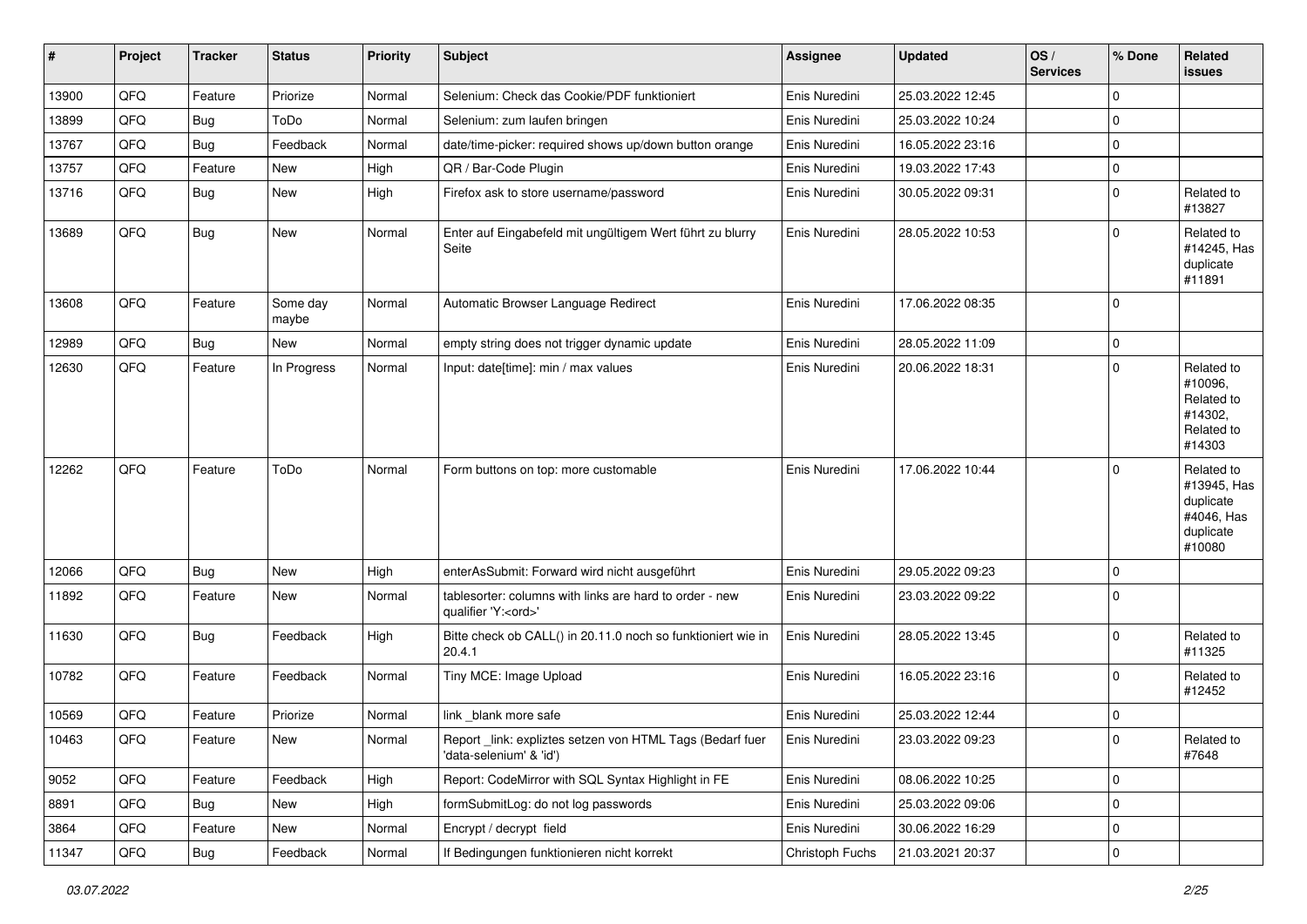| #     | Project | <b>Tracker</b> | <b>Status</b>              | <b>Priority</b> | <b>Subject</b>                                                                           | Assignee            | <b>Updated</b>   | OS/<br><b>Services</b> | % Done      | Related<br><b>issues</b>                                               |
|-------|---------|----------------|----------------------------|-----------------|------------------------------------------------------------------------------------------|---------------------|------------------|------------------------|-------------|------------------------------------------------------------------------|
| 14371 | QFQ     | Feature        | Priorize                   | Normal          | LDAP via REPORT                                                                          | Carsten Rose        | 19.06.2022 16:37 |                        | $\Omega$    |                                                                        |
| 14323 | QFQ     | <b>Bug</b>     | In Progress                | Normal          | Report: render=both single - no impact                                                   | Carsten Rose        | 19.06.2022 18:31 |                        | $\mathbf 0$ |                                                                        |
| 14305 | QFQ     | <b>Bug</b>     | New                        | Normal          | Inline Report editing does not create history entries                                    | Carsten Rose        | 10.06.2022 11:55 |                        | $\Omega$    |                                                                        |
| 14304 | QFQ     | Bug            | New                        | Normal          | table sorter view safer does not work                                                    | Carsten Rose        | 10.06.2022 11:49 |                        | $\mathbf 0$ |                                                                        |
| 14290 | QFQ     | Feature        | Priorize                   | Normal          | FormEditor: Show Table Definition                                                        | Carsten Rose        | 19.06.2022 16:37 |                        | $\mathbf 0$ |                                                                        |
| 14283 | QFQ     | <b>Bug</b>     | Priorize                   | Normal          | HEIC / HEIF convert doesn't trigger                                                      | Carsten Rose        | 19.06.2022 16:37 |                        | $\mathbf 0$ |                                                                        |
| 14233 | QFQ     | <b>Bug</b>     | New                        | Normal          | AS _link: question - HTML is not rendered                                                | Carsten Rose        | 28.05.2022 11:02 |                        | $\mathbf 0$ |                                                                        |
| 14187 | QFQ     | Feature        | New                        | High            | gfg.log: show current URL                                                                | Carsten Rose        | 28.05.2022 11:02 |                        | $\mathbf 0$ | Related to<br>#13933,<br>Related to<br>#12532,<br>Related to<br>#11893 |
| 14175 | QFQ     | Bug            | In Progress                | Normal          | Opening a form with no QFQ Session cookie fails                                          | Carsten Rose        | 03.06.2022 10:40 |                        | $\mathbf 0$ |                                                                        |
| 14091 | QFQ     | Bug            | <b>New</b>                 | Normal          | inconsistent template path for twig                                                      | Carsten Rose        | 19.04.2022 18:36 |                        | $\mathbf 0$ |                                                                        |
| 14090 | QFQ     | Feature        | <b>New</b>                 | Normal          | Nützliche script funktionen                                                              | Carsten Rose        | 28.05.2022 11:03 |                        | 0           |                                                                        |
| 14077 | QFQ     | Bug            | New                        | Normal          | As _link: Attribute 'class' missing by r:1 and r:3 - but should<br>set                   | <b>Carsten Rose</b> | 28.05.2022 11:02 |                        | $\Omega$    | Related to<br>#5342,<br>Related to<br>#4343                            |
| 13843 | QFQ     | Feature        | New                        | Normal          | Create JWT via QFQ                                                                       | Carsten Rose        | 19.03.2022 17:42 |                        | 0           |                                                                        |
| 13841 | QFQ     | Feature        | New                        | Normal          | Create PDF via iText - evaluate                                                          | Carsten Rose        | 19.03.2022 17:42 |                        | $\mathbf 0$ |                                                                        |
| 13706 | QFQ     | <b>Bug</b>     | <b>New</b>                 | Normal          | Wrong CheckType in FieldElement LastStatus of Form Cron                                  | Carsten Rose        | 21.01.2022 18:20 |                        | $\mathbf 0$ |                                                                        |
| 13700 | QFQ     | Feature        | <b>New</b>                 | Normal          | Redesign qfq.io Seite                                                                    | Carsten Rose        | 19.03.2022 17:43 |                        | $\mathbf 0$ |                                                                        |
| 13659 | QFQ     | <b>Bug</b>     | <b>New</b>                 | Normal          | wrong sanitize class applied to R-store                                                  | Carsten Rose        | 15.01.2022 14:23 |                        | $\mathbf 0$ |                                                                        |
| 13592 | QFQ     | Bug            | <b>New</b>                 | Normal          | QFQ Build Queue: das vergeben von Tags klappt nicht. Es<br>werden keine Releases gebaut. | Carsten Rose        | 19.03.2022 17:45 |                        | $\mathbf 0$ |                                                                        |
| 13566 | QFQ     | Feature        | Ready to sync<br>(develop) | Normal          | Delete config-example.qfq.php file                                                       | Carsten Rose        | 23.12.2021 09:25 |                        | $\mathbf 0$ |                                                                        |
| 13467 | QFQ     | Feature        | New                        | Normal          | ChangeLog Generator                                                                      | Carsten Rose        | 19.03.2022 17:46 |                        | $\mathbf 0$ | Related to<br>#11460                                                   |
| 13460 | QFQ     | Bug            | New                        | Normal          | Doc: Password set/reset  password should not processed<br>with 'html encode'             | Carsten Rose        | 19.03.2022 17:46 |                        | $\mathbf 0$ |                                                                        |
| 13451 | QFQ     | <b>Bug</b>     | New                        | Normal          | Character Counter / Max Character: Problem in Safari                                     | Carsten Rose        | 15.04.2022 17:18 |                        | $\mathbf 0$ |                                                                        |
| 13354 | QFQ     | Feature        | New                        | Normal          | Using Websocket in QFQ                                                                   | Carsten Rose        | 10.11.2021 15:47 |                        | 0           |                                                                        |
| 13332 | QFQ     | <b>Bug</b>     | New                        | Normal          | Multi Form: Required Felder werden visuell nicht markiert.                               | Carsten Rose        | 19.03.2022 17:47 |                        | 0           |                                                                        |
| 13331 | QFQ     | <b>Bug</b>     | New                        | Normal          | Multi Form: Clear Icon misplaced                                                         | Carsten Rose        | 19.03.2022 17:47 |                        | 0           |                                                                        |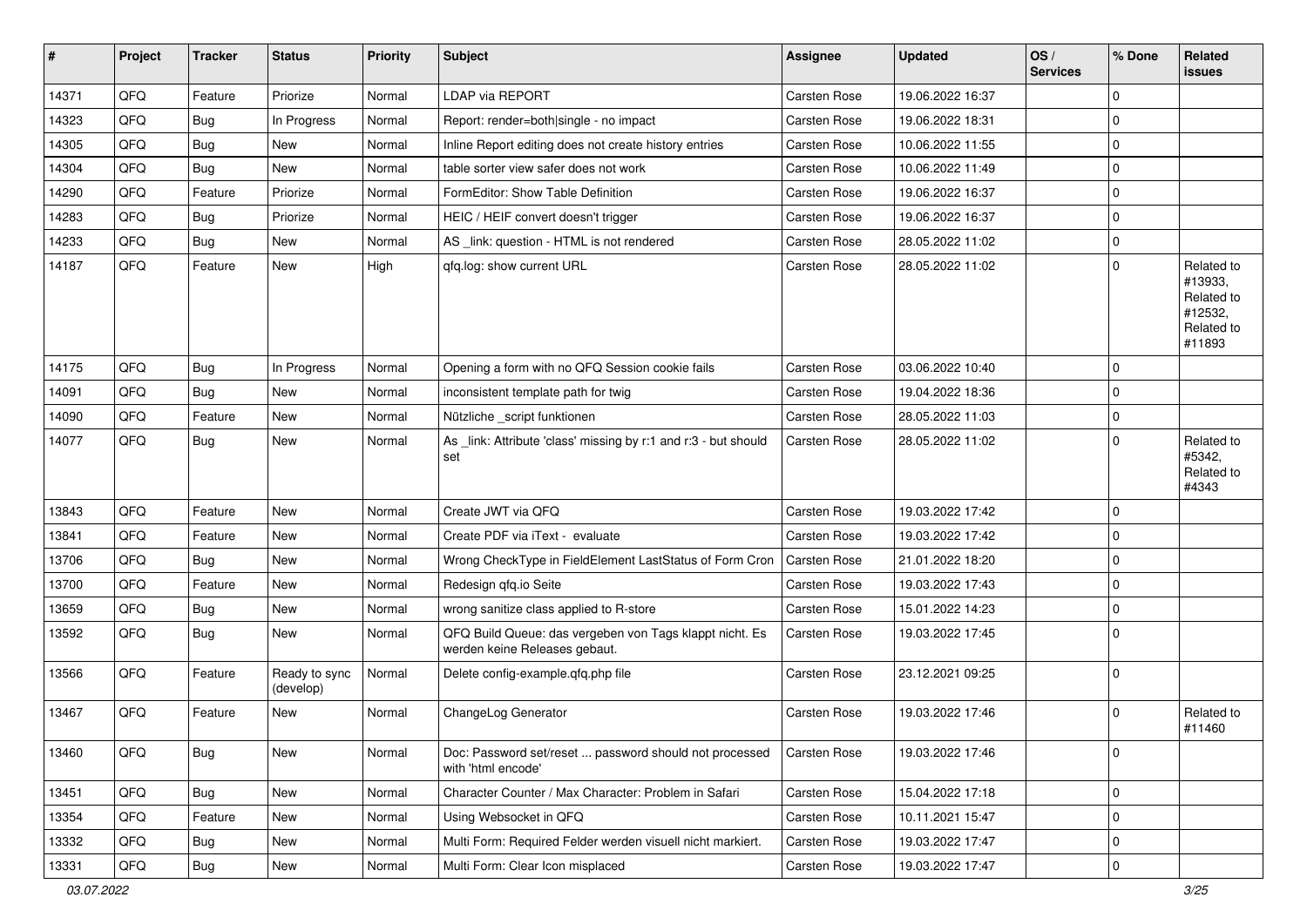| #     | Project | <b>Tracker</b> | <b>Status</b>     | <b>Priority</b> | <b>Subject</b>                                                                                                                                      | <b>Assignee</b>     | <b>Updated</b>   | OS/<br><b>Services</b> | % Done      | Related<br><b>issues</b>                                              |
|-------|---------|----------------|-------------------|-----------------|-----------------------------------------------------------------------------------------------------------------------------------------------------|---------------------|------------------|------------------------|-------------|-----------------------------------------------------------------------|
| 12974 | QFQ     | <b>Bug</b>     | <b>New</b>        | High            | Sanitize Queries in Action-Elements                                                                                                                 | Carsten Rose        | 07.12.2021 17:19 |                        | $\mathbf 0$ |                                                                       |
| 12716 | QFQ     | <b>Bug</b>     | New               | Normal          | template group: Pattern only applied to first instance                                                                                              | <b>Carsten Rose</b> | 19.03.2022 17:47 |                        | $\mathbf 0$ |                                                                       |
| 12714 | QFQ     | <b>Bug</b>     | New               | Normal          | Conversion of GIF to PDF broken when GIF contains Alpha.                                                                                            | Carsten Rose        | 19.03.2022 17:49 |                        | $\mathbf 0$ |                                                                       |
| 12702 | QFQ     | Bug            | <b>New</b>        | High            | templateGroup: broken in multiDb Setup                                                                                                              | Carsten Rose        | 14.12.2021 16:02 |                        | $\mathbf 0$ |                                                                       |
| 12679 | QFQ     | Feature        | <b>New</b>        | Normal          | tablesorter: custom column width                                                                                                                    | Carsten Rose        | 16.06.2021 11:10 |                        | $\mathbf 0$ |                                                                       |
| 12670 | QFQ     | <b>Bug</b>     | New               | High            | Dropdown-Menu classes können nicht mehr angegeben<br>werden                                                                                         | Carsten Rose        | 07.12.2021 17:19 |                        | $\mathbf 0$ |                                                                       |
| 12664 | QFQ     | Feature        | <b>New</b>        | Normal          | TinyMCE: report/remove malicous HTML/JS Code                                                                                                        | Carsten Rose        | 19.03.2022 17:47 |                        | $\Omega$    | Related to<br>#14320                                                  |
| 12611 | QFQ     | Feature        | Some day<br>maybe | Normal          | Refactoring: Bootstrap with Lazy Loading                                                                                                            | <b>Carsten Rose</b> | 08.06.2022 10:37 |                        | $\Omega$    | Related to<br>#12490,<br>Related to<br>#10013,<br>Related to<br>#7732 |
| 12603 | QFQ     | Feature        | <b>New</b>        | Normal          | Dropdown (Select), Radio, checkbox:<br>itemListAlways={{!SELECT key, value}}                                                                        | <b>Carsten Rose</b> | 19.03.2022 17:47 |                        | 0           |                                                                       |
| 12581 | QFQ     | Bug            | <b>New</b>        | Normal          | Form.forward=close: Record 'new' in new browser tab ><br>save (& close) >> Form is not reloaded with new created<br>record id and stays in mode=new | Carsten Rose        | 19.03.2022 17:48 |                        | $\Omega$    |                                                                       |
| 12546 | QFQ     | Bug            | Feedback          | Normal          | Branch 'Development' - Unit Tests mit dirty workaround<br>angepasst                                                                                 | Carsten Rose        | 19.03.2022 17:48 |                        | $\mathbf 0$ |                                                                       |
| 12545 | QFQ     | <b>Bug</b>     | <b>New</b>        | Urgent          | sql.log not created / updated                                                                                                                       | <b>Carsten Rose</b> | 14.12.2021 16:02 |                        | $\mathbf 0$ |                                                                       |
| 12544 | QFQ     | Feature        | New               | High            | a) ' AS _link' new also as ' AS _format', b) sortierung via<br>'display: none;', c) '_format' benoeitgt nicht zwingend<br>u/U/p/m/z/d               | <b>Carsten Rose</b> | 14.12.2021 16:03 |                        | 0           |                                                                       |
| 12532 | QFQ     | Feature        | <b>New</b>        | High            | SIP-Parameter bei Seitenaufruf in Browser-Console<br>anzeigen                                                                                       | Carsten Rose        | 07.12.2021 17:19 |                        | $\Omega$    | Related to<br>#11893,<br>Related to<br>#14187                         |
| 12520 | QFQ     | <b>Bug</b>     | <b>New</b>        | Normal          | Switch FE User: still active even FE User session expired                                                                                           | Carsten Rose        | 19.03.2022 17:48 |                        | $\Omega$    |                                                                       |
| 12513 | QFQ     | Bug            | <b>New</b>        | High            | Implement server side check of maxlength                                                                                                            | <b>Carsten Rose</b> | 07.12.2021 17:19 |                        | 0           |                                                                       |
| 12512 | QFQ     | <b>Bug</b>     | <b>New</b>        | Normal          | Some MySQL Installation can't use 'stored procedures'                                                                                               | Carsten Rose        | 19.03.2022 17:48 |                        | $\Omega$    |                                                                       |
| 12504 | QFQ     | Feature        | Priorize          | Normal          | sql.log: report fe.id                                                                                                                               | Carsten Rose        | 05.05.2021 22:09 |                        | $\mathbf 0$ |                                                                       |
| 12503 | QFQ     | Feature        | Priorize          | Normal          | Detect dangerous UPDATE statement with missing WHERE                                                                                                | Carsten Rose        | 05.05.2021 22:09 |                        | $\mathbf 0$ |                                                                       |
| 12480 | QFQ     | Feature        | New               | Normal          | If QFQ upgrade is running, block further request                                                                                                    | Carsten Rose        | 03.05.2021 20:45 |                        | $\mathbf 0$ |                                                                       |
| 12477 | QFQ     | Feature        | New               | Normal          | Support for refactoring: Form, FormElement, diverse<br>Tabellen/Spalten, tt-content Records                                                         | Carsten Rose        | 03.05.2021 20:45 |                        | 0           |                                                                       |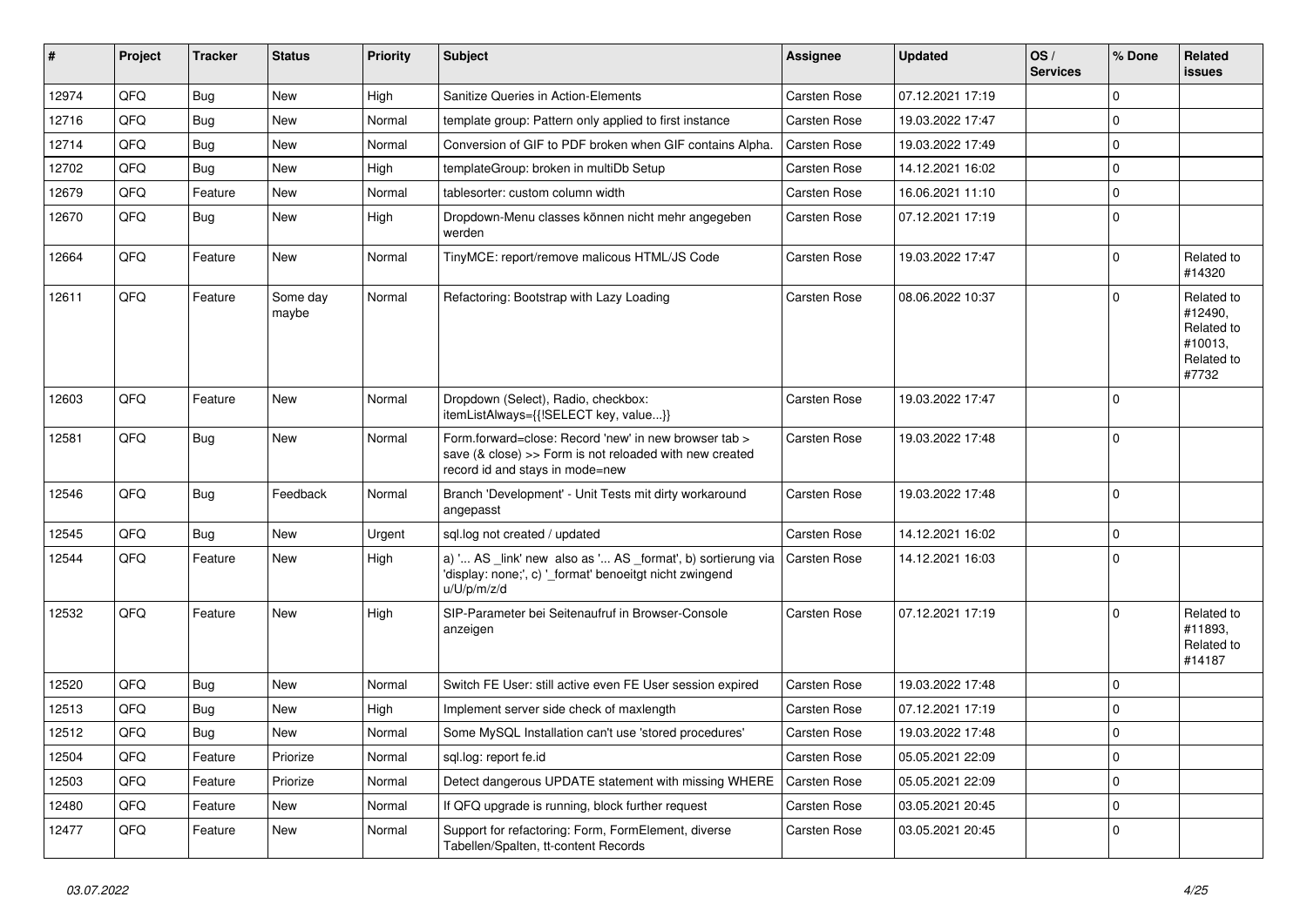| #     | Project | <b>Tracker</b> | <b>Status</b>     | <b>Priority</b> | <b>Subject</b>                                                                                                 | Assignee            | <b>Updated</b>   | OS/<br><b>Services</b> | % Done      | Related<br>issues                             |
|-------|---------|----------------|-------------------|-----------------|----------------------------------------------------------------------------------------------------------------|---------------------|------------------|------------------------|-------------|-----------------------------------------------|
| 12474 | QFQ     | Feature        | <b>New</b>        | Normal          | Check BaseConfigURL if it is given and the the last char is '/'                                                | Carsten Rose        | 03.05.2021 20:45 |                        | $\Omega$    |                                               |
| 12468 | QFQ     | <b>Bug</b>     | <b>New</b>        | Urgent          | Form: update Form.title after save                                                                             | Carsten Rose        | 03.05.2021 21:12 |                        | $\mathbf 0$ |                                               |
| 12465 | QFQ     | Feature        | New               | Normal          | QFQ Function: use in FE to fill StoreRecord                                                                    | Carsten Rose        | 05.05.2021 21:58 |                        | $\mathbf 0$ |                                               |
| 12463 | QFQ     | <b>Bug</b>     | ToDo              | High            | QFQ Function: 'function' and 'sql' on same level - output of<br>sql is shown two times.                        | Carsten Rose        | 15.12.2021 16:31 |                        | $\mathbf 0$ |                                               |
| 12452 | QFQ     | Feature        | Priorize          | Normal          | BaseURL: alsways with '/' at the end                                                                           | Carsten Rose        | 19.06.2022 13:45 |                        | $\mathbf 0$ | Related to<br>#10782                          |
| 12439 | QFQ     | Feature        | In Progress       | Normal          | TinyMCE Paste from Word & Character Count/Limit                                                                | <b>Carsten Rose</b> | 05.05.2021 22:15 |                        | $\mathbf 0$ |                                               |
| 12413 | QFQ     | Feature        | <b>New</b>        | Normal          | STORE_TYPO3: enhance for {{be_users.email:T}},<br>{{fe users.email:T}}                                         | Carsten Rose        | 03.05.2021 20:45 |                        | $\Omega$    | Related to<br>#12412,<br>Related to<br>#10012 |
| 12412 | QFQ     | Feature        | <b>New</b>        | Normal          | Action/Escape qualifier 'e' (empty), '0': if given, an empty<br>string (or '0') will be treated as 'not found' | Carsten Rose        | 08.05.2021 09:40 |                        | $\Omega$    | Related to<br>#12413,<br>Related to<br>#10012 |
| 12400 | QFQ     | Feature        | New               | Normal          | Tutorial ist in QFQ Doku, Wird in der Suche gefunden, es<br>gibt aber kein Menupunkt - Inhalt ueberpruefen     | <b>Carsten Rose</b> | 03.05.2021 20:45 |                        | $\mathbf 0$ |                                               |
| 12395 | QFQ     | Bug            | ToDo              | High            | QFQ Function: Result two times shown                                                                           | Carsten Rose        | 18.02.2022 08:59 |                        | $\mathbf 0$ |                                               |
| 12337 | QFQ     | Feature        | Some day<br>maybe | Normal          | Database.php: better caching                                                                                   | Carsten Rose        | 16.09.2021 15:10 |                        | $\mathbf 0$ |                                               |
| 12330 | QFQ     | Feature        | New               | Normal          | Copy to input field / text area / TinyMCE                                                                      | Carsten Rose        | 07.04.2021 09:01 |                        | $\Omega$    |                                               |
| 12327 | QFQ     | Bug            | <b>New</b>        | Normal          | Copy to clipboard: Glyphicon can not be changed                                                                | <b>Carsten Rose</b> | 27.12.2021 17:59 |                        | $\mathbf 0$ |                                               |
| 12325 | QFQ     | Bug            | Priorize          | Normal          | MultiDB form.dblndex not working for report syntax                                                             | Carsten Rose        | 07.09.2021 13:37 |                        | $\Omega$    | Related to<br>#12145,<br>Related to<br>#12314 |
| 12315 | QFQ     | Feature        | Some day<br>maybe | Normal          | Form History (Diffs) / Backups                                                                                 | Carsten Rose        | 16.09.2021 15:10 |                        | $\mathbf 0$ |                                               |
| 12269 | QFQ     | Feature        | New               | Normal          | 2FA - Login                                                                                                    | Carsten Rose        | 03.05.2021 20:45 |                        | $\mathbf 0$ |                                               |
| 12187 | QFQ     | <b>Bug</b>     | New               | Normal          | Trigger FormAsFile() via Report: probably problem with multi   Carsten Rose<br>DB setup                        |                     | 20.03.2021 21:20 |                        | $\mathbf 0$ |                                               |
| 12186 | QFQ     | Feature        | New               | High            | TinyMCE Config für Objekte                                                                                     | Carsten Rose        | 07.12.2021 17:19 |                        | 0           | <b>Blocks</b><br>#12632                       |
| 12163 | QFQ     | Feature        | New               | Normal          | Checkbox: table wrap                                                                                           | Carsten Rose        | 03.05.2021 20:51 |                        | $\mathbf 0$ |                                               |
| 12162 | QFQ     | Feature        | New               | Normal          | FE.type=sendmail: personalized mailing (several mails) via<br>template                                         | Carsten Rose        | 03.05.2021 20:45 |                        | $\mathbf 0$ |                                               |
| 12146 | QFQ     | Feature        | New               | Normal          | Autocron Job: Anzeigen wann der naechste Job ausgefuehrt<br>wird, resp das er nicht ausgefuehrt wird           | Carsten Rose        | 15.03.2021 15:23 |                        | $\mathbf 0$ |                                               |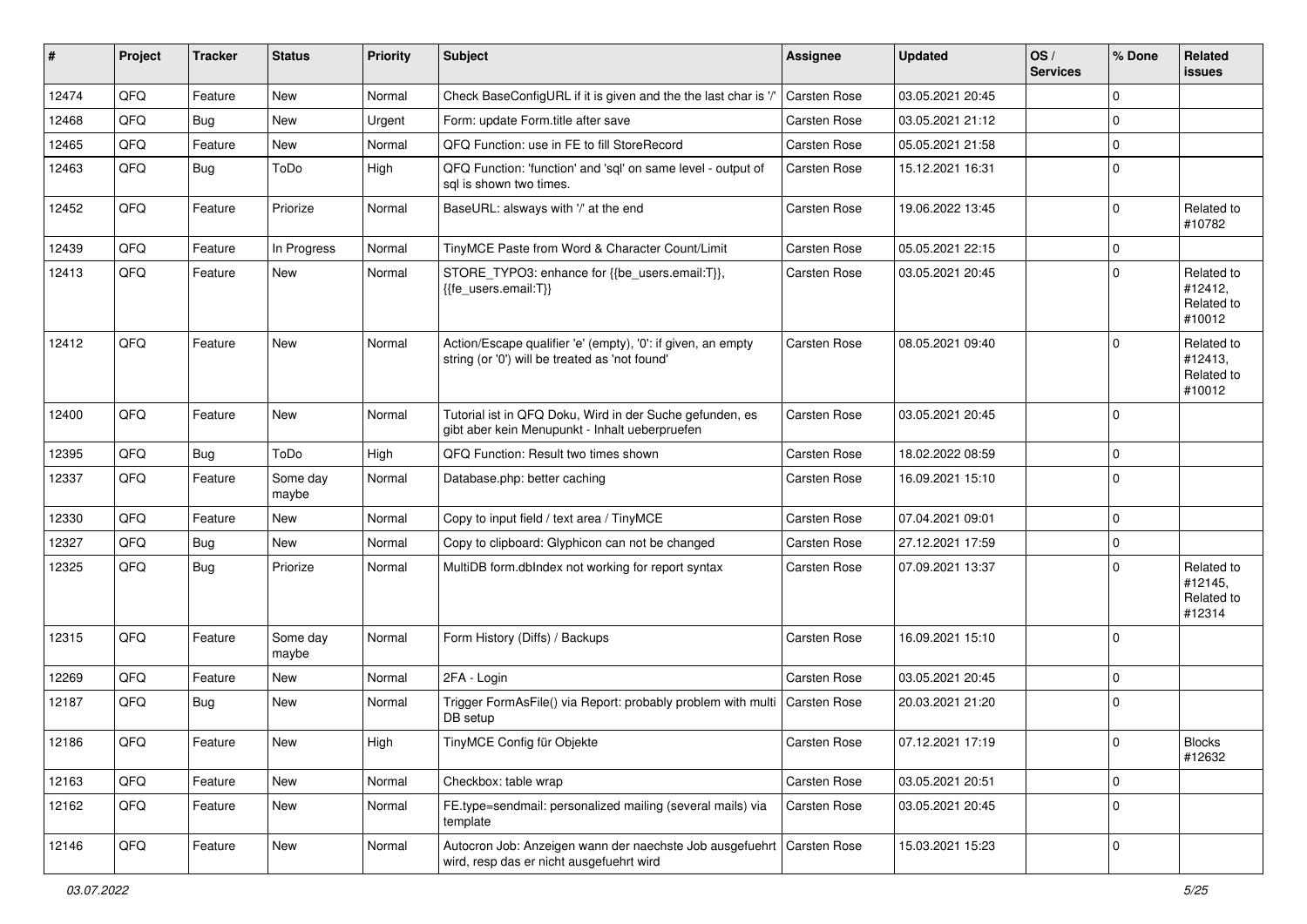| #     | Project | <b>Tracker</b> | <b>Status</b> | <b>Priority</b> | <b>Subject</b>                                                                                       | <b>Assignee</b>                                        | <b>Updated</b>      | OS/<br><b>Services</b> | % Done   | Related<br><b>issues</b>                      |                      |
|-------|---------|----------------|---------------|-----------------|------------------------------------------------------------------------------------------------------|--------------------------------------------------------|---------------------|------------------------|----------|-----------------------------------------------|----------------------|
| 12133 | QFQ     | Bug            | <b>New</b>    | Normal          | NPM, phpSpreadSheet aktualisieren                                                                    | Carsten Rose                                           | 15.03.2021 09:04    |                        | $\Omega$ |                                               |                      |
| 12119 | QFQ     | Feature        | <b>New</b>    | Normal          | AS paged: error message missing if there ist no 'r' argument.                                        | Carsten Rose                                           | 03.05.2021 20:51    |                        | $\Omega$ |                                               |                      |
| 12109 | QFQ     | Feature        | <b>New</b>    | Normal          | Donwload Link: Plain, SIP, Persistent Link, Peristent SIP -<br>new notation                          | Carsten Rose                                           | 03.05.2021 20:45    |                        | $\Omega$ | Related to<br>#12085                          |                      |
| 12045 | QFQ     | <b>Bug</b>     | New           | Normal          | templateGroup afterSave FE: Aufruf ohne<br>salHonorFormElements funktioniert nicht                   | Carsten Rose                                           | 18.02.2021 16:33    |                        | $\Omega$ |                                               |                      |
| 12040 | QFQ     | <b>Bug</b>     | <b>New</b>    | Normal          | FE Mode 'hidden' für zwei FEs auf einer Zeile                                                        | Carsten Rose                                           | 18.02.2021 10:13    |                        | $\Omega$ |                                               |                      |
| 12024 | QFQ     | Feature        | <b>New</b>    | Normal          | Excel Export: text columns by default decode<br>htmlspeciachar()                                     | <b>Carsten Rose</b>                                    | 17.02.2021 23:55    |                        | $\Omega$ | Related to<br>#12022                          |                      |
| 12023 | QFQ     | Feature        | <b>New</b>    | Normal          | MySQL Stored Precdure: QDECODESPECIALCHAR()                                                          | Carsten Rose                                           | 16.02.2021 11:16    |                        | $\Omega$ | Related to<br>#12022                          |                      |
| 11980 | QFQ     | Feature        | In Progress   | Normal          | protected verzeichnis MUSS geschützt werden                                                          | Carsten Rose                                           | 07.09.2021 13:30    |                        | $\Omega$ |                                               |                      |
| 11955 | QFQ     | Feature        | New           | Normal          | subrecord: new title option to set <th> attributes - e.g. to<br/>customize tablesorter options.</th> | attributes - e.g. to<br>customize tablesorter options. | <b>Carsten Rose</b> | 03.05.2021 20:47       |          | $\Omega$                                      | Related to<br>#11775 |
| 11893 | QFQ     | Feature        | <b>New</b>    | High            | Broken SIP: a) only report one time, b) only report in main<br>column                                | <b>Carsten Rose</b>                                    | 12.05.2021 12:13    |                        | $\Omega$ | Related to<br>#12532,<br>Related to<br>#14187 |                      |
| 11775 | QFQ     | Feature        | <b>New</b>    | Normal          | Subrecord Tooltip pro Feld                                                                           | Carsten Rose                                           | 18.12.2020 15:22    |                        | $\Omega$ | Related to<br>#11955                          |                      |
| 11752 | QFQ     | Bug            | <b>New</b>    | Normal          | checkbox renders multiple input elements with same name                                              | Carsten Rose                                           | 17.12.2020 14:58    |                        | $\Omega$ | Related to<br>#11750                          |                      |
| 11747 | QFQ     | Feature        | New           | Normal          | Maintenance Page with Redirect                                                                       | Carsten Rose                                           | 03.05.2021 20:47    |                        | $\Omega$ | Related to<br>#11741                          |                      |
| 11702 | QFQ     | Feature        | New           | Normal          | HTML Special Char makes no sense for 'allbut' if '&' is<br>forbidden                                 | <b>Carsten Rose</b>                                    | 07.12.2021 16:35    |                        | $\Omega$ | Related to<br>#5112,<br>Related to<br>#14320  |                      |
| 11695 | QFQ     | <b>Bug</b>     | <b>New</b>    | Normal          | MultiForm required FE Error                                                                          | Carsten Rose                                           | 04.12.2020 13:34    |                        | $\Omega$ |                                               |                      |
| 11668 | QFQ     | Bug            | <b>New</b>    | Normal          | Play function.sgl - problem with mysgl                                                               | Carsten Rose                                           | 03.05.2021 20:48    |                        | $\Omega$ |                                               |                      |
| 11667 | QFQ     | Bug            | <b>New</b>    | Normal          | MySQL mariadb-server-10.3: Incorrect datetime value                                                  | <b>Carsten Rose</b>                                    | 03.05.2021 20:48    |                        | $\Omega$ |                                               |                      |
| 11523 | QFQ     | Feature        | <b>New</b>    | Normal          | Mit dynamic Update erkennen, ob Upload gemacht wurde                                                 | <b>Carsten Rose</b>                                    | 13.11.2020 15:07    |                        | $\Omega$ | Related to<br>#9533                           |                      |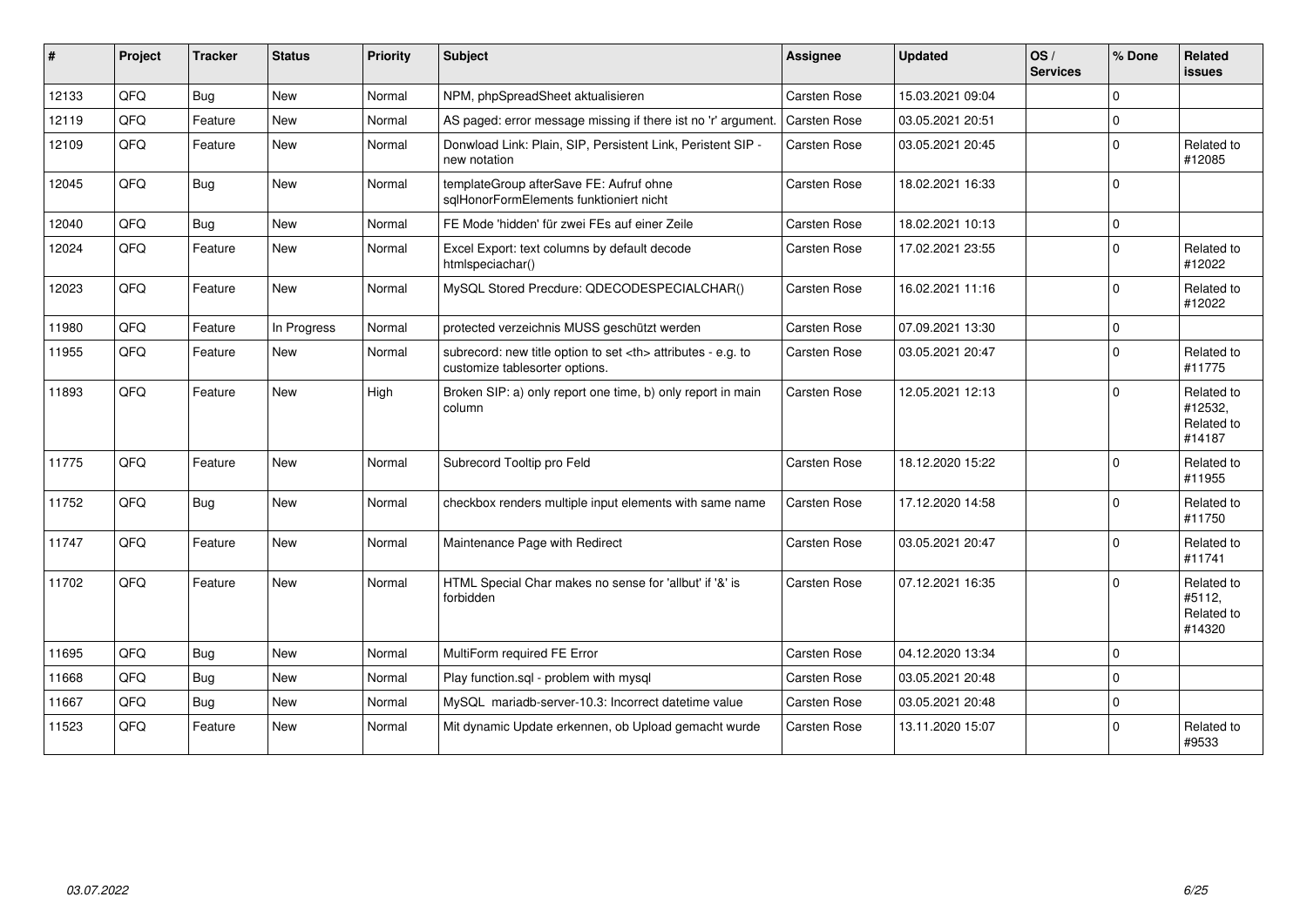| #     | Project | <b>Tracker</b> | <b>Status</b>     | <b>Priority</b> | Subject                                                                             | Assignee            | <b>Updated</b>   | OS/<br><b>Services</b> | % Done      | Related<br><b>issues</b>                                                                                                       |
|-------|---------|----------------|-------------------|-----------------|-------------------------------------------------------------------------------------|---------------------|------------------|------------------------|-------------|--------------------------------------------------------------------------------------------------------------------------------|
| 11517 | QFQ     | <b>Bug</b>     | In Progress       | Normal          | extraButtonInfo Broken for multiple FormElements                                    | Carsten Rose        | 12.05.2022 13:12 |                        | $\Omega$    | Related to<br>#7890,<br>Related to<br>#3811, Has<br>duplicate<br>#10905, Has<br>duplicate<br>#10553, Has<br>duplicate<br>#6779 |
| 11516 | QFQ     | Feature        | <b>New</b>        | Normal          | Multi Page Form (Previous/Next Buttons)                                             | Carsten Rose        | 16.03.2021 17:52 |                        | $\mathbf 0$ |                                                                                                                                |
| 11504 | QFQ     | Feature        | New               | Normal          | Dynamic Update: Button text update for 'Save',' Close' &<br>'Delete'                | <b>Carsten Rose</b> | 12.11.2020 23:44 |                        | $\mathbf 0$ |                                                                                                                                |
| 11460 | QFQ     | Feature        | New               | Normal          | Easier creation of changelog: gitchangelog                                          | Carsten Rose        | 12.06.2021 10:20 |                        | $\mathbf 0$ | Related to<br>#13467                                                                                                           |
| 11323 | QFQ     | Feature        | Some day<br>maybe | Normal          | Report Frontend Editor Modal + Codemirror                                           | Carsten Rose        | 16.09.2021 15:10 |                        | $\mathbf 0$ | Related to<br>#11036                                                                                                           |
| 11322 | QFQ     | Feature        | Some day<br>maybe | Normal          | Form Element JSON - (multiline parameter field)                                     | Carsten Rose        | 16.09.2021 15:10 |                        | $\mathbf 0$ |                                                                                                                                |
| 11320 | QFQ     | Feature        | Priorize          | Normal          | Typo3 Version 10 support                                                            | Carsten Rose        | 05.05.2021 22:09 |                        | $\mathbf 0$ |                                                                                                                                |
| 11239 | QFQ     | <b>Bug</b>     | New               | Normal          | Radiobutton (plain): horizontales Rendern abhängig vom<br>Datentyp in der Datenbank | Carsten Rose        | 30.09.2020 18:37 |                        | $\mathbf 0$ |                                                                                                                                |
| 11217 | QFQ     | Feature        | Some day<br>maybe | Normal          | <b>Extend Script Functionality</b>                                                  | Carsten Rose        | 16.09.2021 15:10 |                        | $\mathbf 0$ |                                                                                                                                |
| 11080 | QFQ     | Feature        | New               | Normal          | Send MQTT messages                                                                  | Carsten Rose        | 29.08.2020 19:49 |                        | $\mathbf 0$ |                                                                                                                                |
| 11076 | QFQ     | Feature        | In Progress       | Normal          | SELECT  AS _websocket                                                               | Carsten Rose        | 30.08.2020 17:49 |                        | $\mathbf 0$ |                                                                                                                                |
| 11036 | QFQ     | Feature        | Some day<br>maybe | Normal          | inline report editor permissions                                                    | Carsten Rose        | 16.09.2021 15:09 |                        | $\mathbf 0$ | Related to<br>#11323                                                                                                           |
| 10996 | QFQ     | Feature        | <b>New</b>        | Normal          | Download video via sip: no seek                                                     | Carsten Rose        | 12.08.2020 14:18 |                        | $\mathbf 0$ |                                                                                                                                |
| 10979 | QFQ     | Feature        | New               | Normal          | Ajax Calls an API - dataReport                                                      | Carsten Rose        | 11.05.2022 12:15 |                        | $\mathbf 0$ |                                                                                                                                |
| 10976 | QFQ     | Feature        | New               | Normal          | Excel Export Verbesserungen                                                         | Carsten Rose        | 06.08.2020 10:56 |                        | $\mathbf 0$ |                                                                                                                                |
| 10937 | QFQ     | Bug            | New               | Normal          | Fehler mit abhängigen Select- Feldern beim Positionieren                            | Carsten Rose        | 12.11.2020 23:45 |                        | $\mathbf 0$ |                                                                                                                                |
| 10819 | QFQ     | Feature        | New               | Normal          | Persistent SIP - second try                                                         | Carsten Rose        | 29.06.2020 23:02 |                        | $\mathbf 0$ | Related to<br>#6261                                                                                                            |
| 10745 | QFO     | Feature        | Some day<br>maybe | Normal          | Tablesorter Excel Export                                                            | Carsten Rose        | 16.09.2021 15:09 |                        | $\mathbf 0$ |                                                                                                                                |
| 10716 | QFO     | Feature        | Some day<br>maybe | Normal          | Business Logic mit Externen Skripten                                                | Carsten Rose        | 16.09.2021 15:10 |                        | $\mathbf 0$ | Related to<br>#10713,<br>Related to<br>#8217                                                                                   |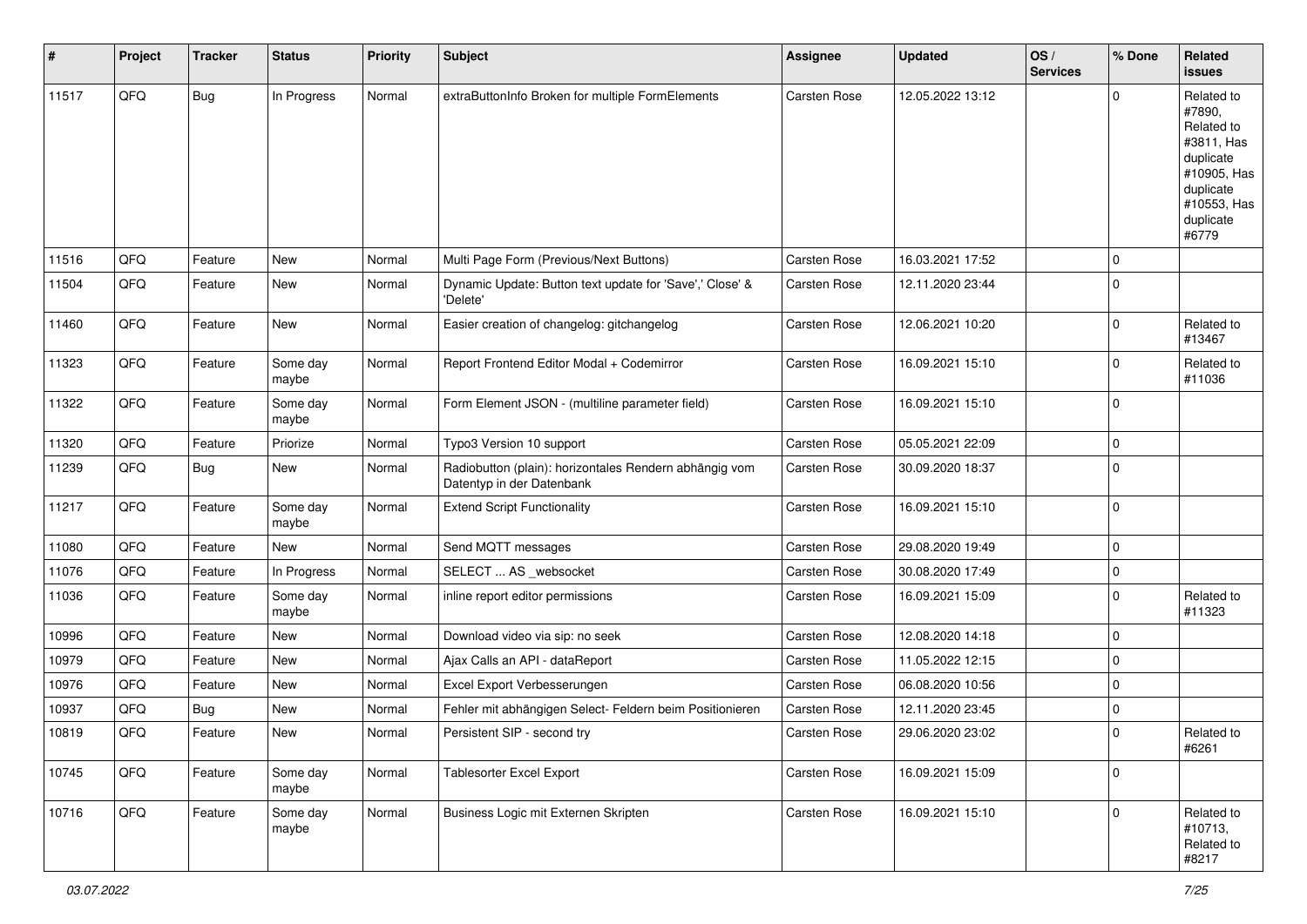| #     | Project | <b>Tracker</b> | <b>Status</b>     | <b>Priority</b> | <b>Subject</b>                                                                           | <b>Assignee</b>     | <b>Updated</b>   | OS/<br><b>Services</b> | % Done      | Related<br><b>issues</b>                                             |
|-------|---------|----------------|-------------------|-----------------|------------------------------------------------------------------------------------------|---------------------|------------------|------------------------|-------------|----------------------------------------------------------------------|
| 10714 | QFQ     | Feature        | <b>New</b>        | Normal          | multi Table Form                                                                         | Carsten Rose        | 16.03.2021 18:44 |                        | $\mathbf 0$ |                                                                      |
| 10704 | QFQ     | Bug            | <b>New</b>        | Normal          | wkhtml problem rendering fullCalendar.js / fabric.js >><br>successor: puppeteer          | Carsten Rose        | 12.11.2020 23:45 |                        | $\mathbf 0$ | Related to<br>#5024,<br>Related to<br>#4650.<br>Related to<br>#10715 |
| 10661 | QFQ     | <b>Bug</b>     | In Progress       | Normal          | Typo3 Warnungen                                                                          | Carsten Rose        | 07.09.2021 13:23 |                        | $\mathbf 0$ | Related to<br>#12440                                                 |
| 10658 | QFQ     | <b>Bug</b>     | <b>New</b>        | Normal          | processReadOnly broken                                                                   | Carsten Rose        | 27.05.2020 17:55 |                        | $\pmb{0}$   |                                                                      |
| 10640 | QFQ     | Bug            | <b>New</b>        | High            | TypeAhead Tag: FE editierbar trotz readOnly                                              | Carsten Rose        | 03.05.2021 21:12 |                        | $\Omega$    | Related to<br>#7795                                                  |
| 10593 | QFQ     | Feature        | <b>New</b>        | Normal          | label2: text behind input element                                                        | Carsten Rose        | 16.05.2020 10:57 |                        | $\mathbf 0$ |                                                                      |
| 10588 | QFQ     | Bug            | <b>New</b>        | Normal          | typeahed Tag: Doku anpassen                                                              | Carsten Rose        | 12.11.2020 23:45 |                        | $\mathbf 0$ |                                                                      |
| 10508 | QFQ     | <b>Bug</b>     | <b>New</b>        | High            | Multi Form broken on Multi DB Instance                                                   | Carsten Rose        | 03.05.2021 21:12 |                        | $\mathbf 0$ |                                                                      |
| 10506 | QFQ     | <b>Bug</b>     | New               | High            | Template Group broken on MultiDB instance                                                | <b>Carsten Rose</b> | 03.05.2021 21:12 |                        | $\pmb{0}$   | Related to<br>#10505                                                 |
| 10443 | QFQ     | Feature        | In Progress       | Normal          | Konzept api / live                                                                       | Carsten Rose        | 07.05.2020 09:39 |                        | $\mathbf 0$ |                                                                      |
| 10322 | QFQ     | <b>Bug</b>     | New               | Normal          | FormElement / Radio: missing column 'enum' >> FE not<br>reported                         | Carsten Rose        | 07.05.2020 09:37 |                        | $\mathbf 0$ |                                                                      |
| 10119 | QFQ     | Feature        | <b>New</b>        | Normal          | Dropdown (selectlist) & TypeAhead: format and catagorize<br>list                         | <b>Carsten Rose</b> | 07.05.2020 09:36 |                        | $\mathbf 0$ |                                                                      |
| 10116 | QFQ     | Feature        | Some day<br>maybe | Normal          | TypeAhead: Tag - show inside 'input' element                                             | Carsten Rose        | 16.09.2021 15:09 |                        | $\mathbf 0$ |                                                                      |
| 10095 | QFQ     | Feature        | Some day<br>maybe | Normal          | Generic Gitlab Integration into QFQ                                                      | Carsten Rose        | 16.09.2021 15:10 |                        | $\mathbf 0$ |                                                                      |
| 10082 | QFQ     | <b>Bug</b>     | <b>New</b>        | Normal          | FE.type=SELECT - 'sanatize' Class                                                        | Carsten Rose        | 07.05.2020 09:36 |                        | $\mathbf 0$ | Related to<br>#10081                                                 |
| 10081 | QFQ     | <b>Bug</b>     | <b>New</b>        | High            | Stale record lock after 'forbidden' character                                            | Carsten Rose        | 03.05.2021 21:12 |                        | $\Omega$    | Related to<br>#10082.<br>Related to<br>#9789                         |
| 10080 | QFQ     | Feature        | New               | Normal          | Popup on 'save' / 'close': configure dialog (answer<br>yes/no/cancle/)                   | <b>Carsten Rose</b> | 28.03.2021 20:52 |                        | $\mathbf 0$ | Is duplicate<br>of #12262                                            |
| 10015 | QFQ     | Feature        | Priorize          | Normal          | Monospace in Textarea                                                                    | Carsten Rose        | 03.02.2020 13:40 |                        | $\mathbf 0$ |                                                                      |
| 10014 | QFQ     | Feature        | <b>New</b>        | Normal          | Manual.rst: describe behaviour and process order of<br>fillStoreVar, slaveId, sqlBefore, | Carsten Rose        | 01.02.2020 22:31 |                        | $\pmb{0}$   |                                                                      |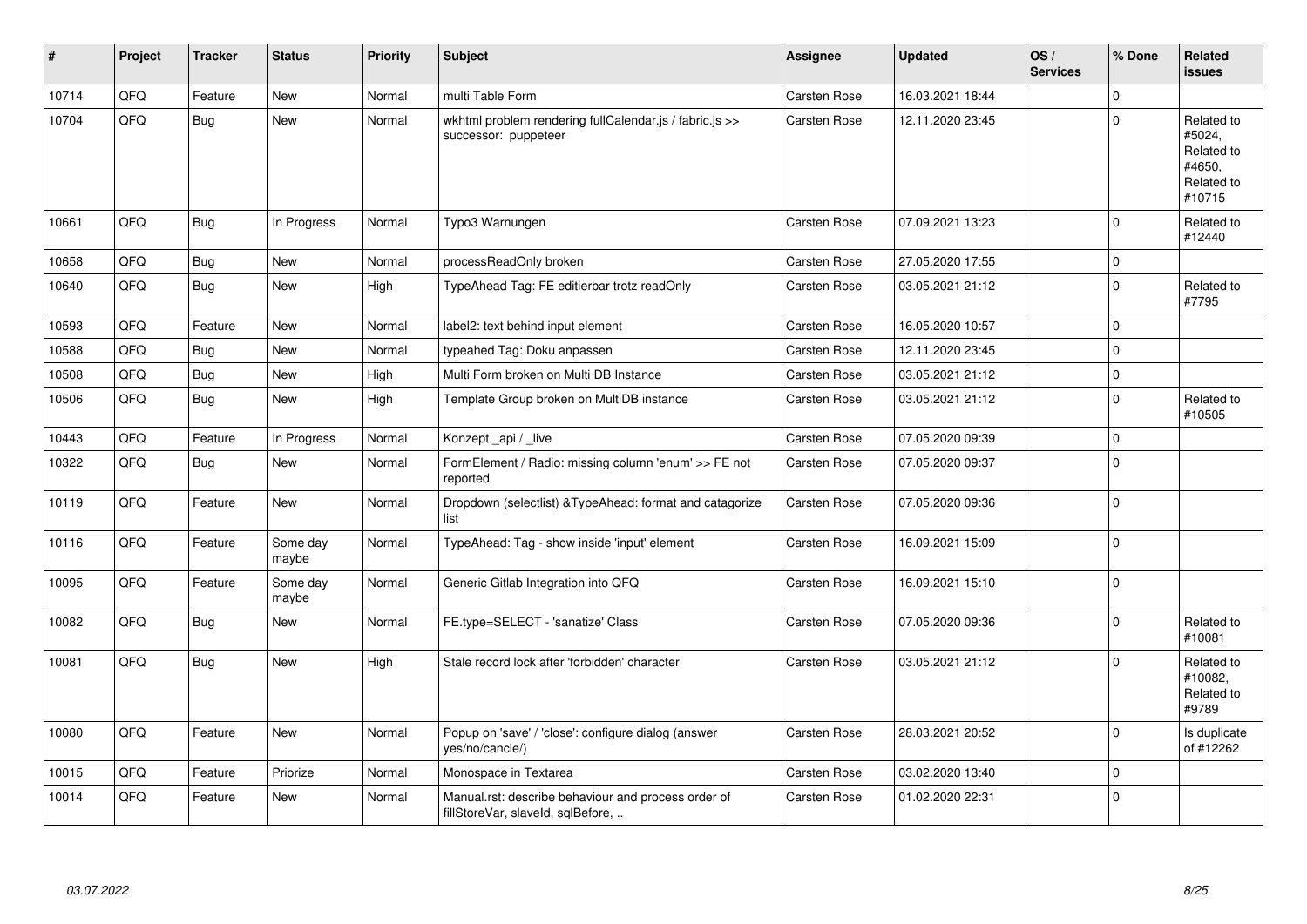| $\vert$ # | Project | <b>Tracker</b> | <b>Status</b>     | <b>Priority</b> | Subject                                                                                                                               | <b>Assignee</b>     | <b>Updated</b>   | $\log$<br><b>Services</b> | % Done      | Related<br>issues                                                       |
|-----------|---------|----------------|-------------------|-----------------|---------------------------------------------------------------------------------------------------------------------------------------|---------------------|------------------|---------------------------|-------------|-------------------------------------------------------------------------|
| 10013     | QFQ     | Feature        | Some day<br>maybe | Normal          | FE.typ=editor: CodeMirror                                                                                                             | Carsten Rose        | 08.06.2022 10:37 |                           | $\Omega$    | Related to<br>#12611,<br>Related to<br>#12490,<br>Related to<br>#7732   |
| 10012     | QFQ     | Feature        | Priorize          | Normal          | redirectAllMailTo: {{beEmail:T}}                                                                                                      | <b>Carsten Rose</b> | 08.05.2021 09:54 |                           | $\Omega$    | Related to<br>#12412,<br>Related to<br>#12413,<br>Related to<br>#10011  |
| 10011     | QFQ     | Feature        | Priorize          | Normal          | Offer new STORE_TYPO3 Variable 'beUser', 'beEmail'                                                                                    | <b>Carsten Rose</b> | 08.05.2021 09:51 |                           | $\Omega$    | Related to<br>#10012,<br>Related to<br>#12511                           |
| 10005     | QFQ     | Feature        | Priorize          | Normal          | Report / special column name:  AS _calendar                                                                                           | Carsten Rose        | 03.06.2020 17:28 |                           | $\Omega$    |                                                                         |
| 9983      | QFQ     | Feature        | New               | Normal          | Report Notation: new keyword 'range'                                                                                                  | <b>Carsten Rose</b> | 01.02.2020 15:55 |                           | $\Omega$    |                                                                         |
| 9975      | QFQ     | Bug            | Priorize          | Normal          | Dropdown Menu: 'r:3' broken                                                                                                           | <b>Carsten Rose</b> | 01.02.2020 10:13 |                           | $\mathbf 0$ |                                                                         |
| 9968      | QFQ     | Feature        | Priorize          | Normal          | Tooltip in Links for Developer                                                                                                        | Carsten Rose        | 01.02.2020 23:17 |                           | $\Omega$    |                                                                         |
| 9958      | QFQ     | Bug            | Priorize          | Normal          | Broken subrecord query: no error message                                                                                              | Carsten Rose        | 05.02.2021 15:15 |                           | $\Omega$    |                                                                         |
| 9947      | QFQ     | Bug            | Priorize          | Normal          | Unwanted error message if missing 'typeAheadSqlPrefetch'                                                                              | <b>Carsten Rose</b> | 01.02.2020 10:13 |                           | 0           |                                                                         |
| 9928      | QFQ     | Feature        | Priorize          | Normal          | SpecialColumnName: a) Deprecated: ' AS "_+tag " ', b)<br>New: ' AS "_ <tag1><tag2>" '</tag2></tag1>                                   | <b>Carsten Rose</b> | 01.02.2020 23:17 |                           | $\Omega$    | Related to<br>#9929                                                     |
| 9927      | QFQ     | Feature        | <b>New</b>        | Normal          | QFQ Update: a) Update nur machen wenn BE User<br>eingeloggt ist., b) Bei Fehler genaue Meldung welcher<br>Updateschritt Probleme hat. | Carsten Rose        | 22.01.2020 12:59 |                           | $\Omega$    |                                                                         |
| 9900      | QFQ     | Feature        | Priorize          | Normal          | Generic API Call: tt-content record >> JSON                                                                                           | Carsten Rose        | 01.02.2020 10:13 |                           | 0           |                                                                         |
| 9862      | QFQ     | Bug            | Priorize          | Normal          | Failed writing to sql mail qfq.log should throw an exception                                                                          | <b>Carsten Rose</b> | 01.02.2020 10:13 |                           | $\mathbf 0$ |                                                                         |
| 9834      | QFQ     | Bug            | Priorize          | Normal          | Input elements with tag 'disabled' are missing on<br>form-submit: server option 'processReadOnly' broken                              | Carsten Rose        | 07.12.2021 16:43 |                           | $\Omega$    | Related to<br>#9691,<br>Related to<br>#5305, Has<br>duplicate<br>#12331 |
| 9811      | QFQ     | Feature        | New               | Normal          | Report: tag every n'th row                                                                                                            | Carsten Rose        | 01.02.2020 23:22 |                           | 0           |                                                                         |
| 9783      | QFQ     | <b>Bug</b>     | New               | Normal          | Email with special characters                                                                                                         | Carsten Rose        | 01.02.2020 23:22 |                           | 0           |                                                                         |
| 9781      | QFQ     | Feature        | New               | Normal          | Button: CSS class to make buttons smaller                                                                                             | Carsten Rose        | 01.02.2020 23:22 |                           | 0           |                                                                         |
| 9777      | QFQ     | Feature        | New               | Normal          | Logging QFQ Variables                                                                                                                 | Carsten Rose        | 16.12.2019 17:17 |                           | 0           |                                                                         |
| 9773      | QFG     | <b>Bug</b>     | New               | Normal          | form.parameter.formModeGlobal=requiredOff                                                                                             | Carsten Rose        | 01.02.2020 15:56 |                           | 0           |                                                                         |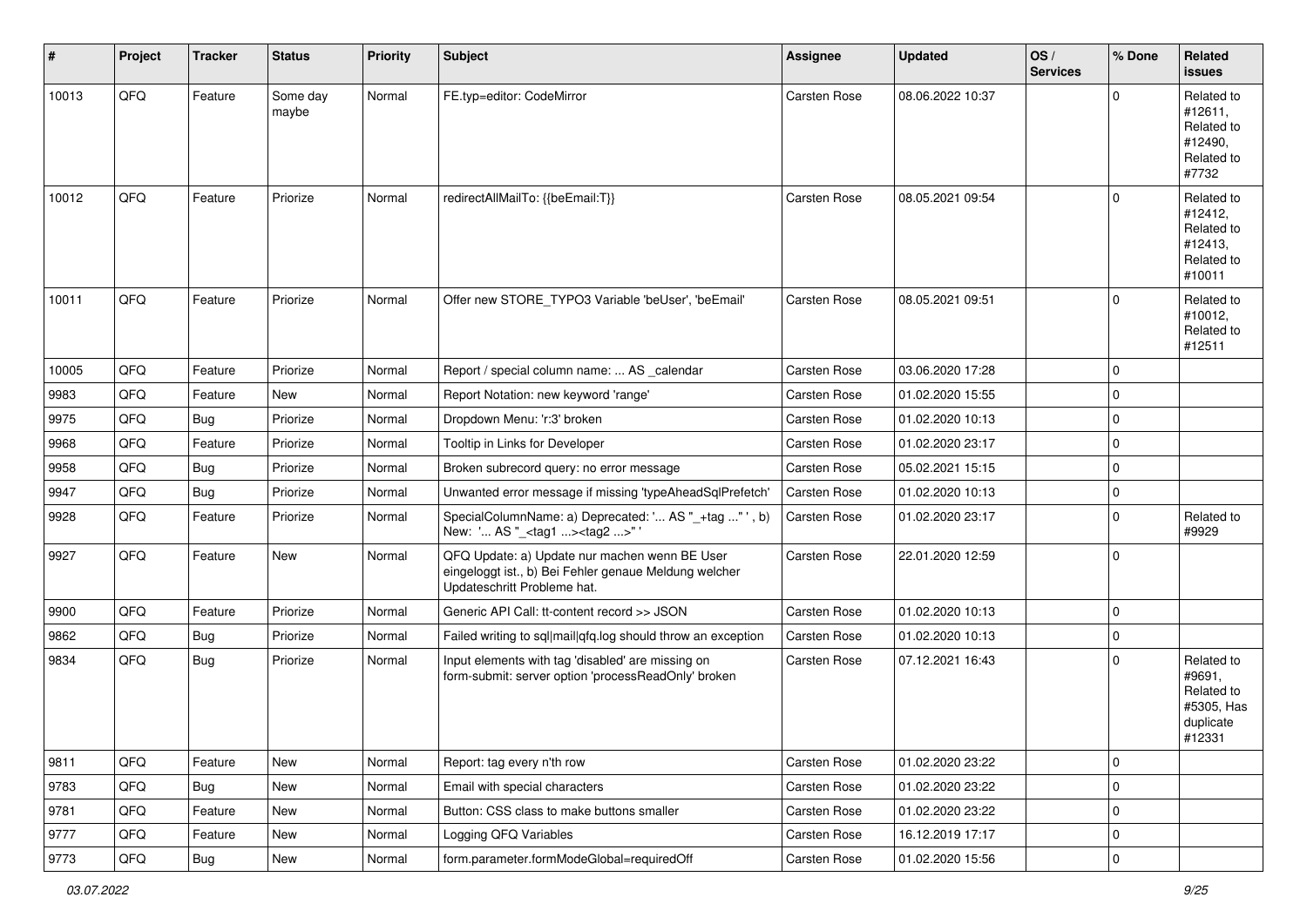| $\vert$ # | Project | <b>Tracker</b> | <b>Status</b>     | <b>Priority</b> | <b>Subject</b>                                                           | <b>Assignee</b>     | <b>Updated</b>   | OS/<br><b>Services</b> | % Done         | Related<br><b>issues</b>                                             |
|-----------|---------|----------------|-------------------|-----------------|--------------------------------------------------------------------------|---------------------|------------------|------------------------|----------------|----------------------------------------------------------------------|
| 9707      | QFQ     | Feature        | <b>New</b>        | Normal          | SIP security: encode pageld and check pageld on decode                   | <b>Carsten Rose</b> | 01.02.2020 23:22 |                        | $\Omega$       |                                                                      |
| 9706      | QFQ     | Feature        | New               | Normal          | Multi File Upload (hidden template group)                                | Carsten Rose        | 01.02.2020 23:22 |                        | $\Omega$       | Related to<br>#7521,<br>Related to<br>#5562,<br>Related to<br>#13330 |
| 9704      | QFQ     | Feature        | Some day<br>maybe | Normal          | Thumbnails Generieren beim Splitten von PDF Files                        | <b>Carsten Rose</b> | 11.12.2019 16:01 |                        | 0              |                                                                      |
| 9669      | QFQ     | <b>Bug</b>     | Some day<br>maybe | Normal          | Checkbox / Template Group: radio/checkbox visible broken<br>after 'add'  | <b>Carsten Rose</b> | 16.06.2021 13:47 |                        | $\Omega$       | Related to<br>#8091                                                  |
| 9668      | QFQ     | Feature        | Priorize          | Normal          | Form.mode: rename 'hidden' to 'hide'                                     | <b>Carsten Rose</b> | 05.05.2021 22:14 |                        | $\Omega$       | Related to<br>#6437                                                  |
| 9602      | QFQ     | Feature        | <b>New</b>        | Normal          | Form definition as JSON                                                  | <b>Carsten Rose</b> | 01.02.2020 23:21 |                        | $\Omega$       | Related to<br>#9600                                                  |
| 9579      | QFQ     | Feature        | Some day<br>maybe | Normal          | Multiform with Process Row                                               | Carsten Rose        | 11.12.2019 16:01 |                        | $\Omega$       |                                                                      |
| 9537      | QFQ     | Feature        | <b>New</b>        | Normal          | FormEditor: Edit fieldset in FrontEnd                                    | <b>Carsten Rose</b> | 01.02.2020 23:22 |                        | 0              |                                                                      |
| 9534      | QFQ     | <b>Bug</b>     | Priorize          | Urgent          | FE.type=upload: 'Unknown Mode: ID"                                       | <b>Carsten Rose</b> | 03.05.2021 21:14 |                        | $\Omega$       | Related to<br>#9532                                                  |
| 9533      | QFQ     | <b>Bug</b>     | New               | Normal          | FE.type=upload: Check in 'beforeSave' if upload is given                 | <b>Carsten Rose</b> | 01.02.2020 23:22 |                        | $\Omega$       | Related to<br>#11523                                                 |
| 9531      | QFQ     | <b>Bug</b>     | New               | High            | FE File: Dynamic Update / modeSql / required detected<br>even it not set | <b>Carsten Rose</b> | 11.06.2021 20:32 |                        | $\overline{0}$ | Related to<br>#12398                                                 |
| 9394      | QFQ     | Feature        | Priorize          | Normal          | REST: allow for non numerical ids in get requests                        | <b>Carsten Rose</b> | 05.05.2021 22:10 |                        | 0              |                                                                      |
| 9352      | QFQ     | Feature        | New               | Normal          | FE 'Native' fire slaveld, sqlAfter, sqlIns                               | Carsten Rose        | 01.02.2020 23:22 |                        | $\Omega$       |                                                                      |
| 9348      | QFQ     | Feature        | New               | Normal          | defaultThumbnailSize: pre render thumbnails                              | <b>Carsten Rose</b> | 12.06.2021 09:05 |                        | $\Omega$       |                                                                      |
| 9347      | QFQ     | Bug            | New               | High            | FE.type=upload with dynamic show/hidden: required not<br>detected        | Carsten Rose        | 12.06.2021 10:40 |                        | $\Omega$       | Related to<br>#5305,<br>Related to<br>#12398                         |
| 9346      | QFQ     | Feature        | Priorize          | Normal          | beforeSave: check if an upload is given                                  | <b>Carsten Rose</b> | 11.06.2021 21:18 |                        | $\Omega$       |                                                                      |
| 9317      | QFQ     | <b>Bug</b>     | New               | Normal          | FE.type=note: with dynamic show/hidden an empty label<br>causes trouble  | <b>Carsten Rose</b> | 01.02.2020 23:22 |                        | 0              |                                                                      |
| 9281      | QFQ     | <b>Bug</b>     | Some day<br>maybe | Normal          | Allow STRICT_TRANS_TABLES                                                | <b>Carsten Rose</b> | 02.01.2021 18:43 |                        | $\Omega$       |                                                                      |
| 9221      | QFQ     | Feature        | <b>New</b>        | Normal          | typeAhead: Zeichenlimite ausschalten                                     | <b>Carsten Rose</b> | 29.06.2022 22:36 |                        | $\overline{0}$ |                                                                      |
| 9208      | QFQ     | Feature        | New               | Normal          | Manage 'recent' records                                                  | Carsten Rose        | 01.02.2020 23:22 |                        | $\Omega$       |                                                                      |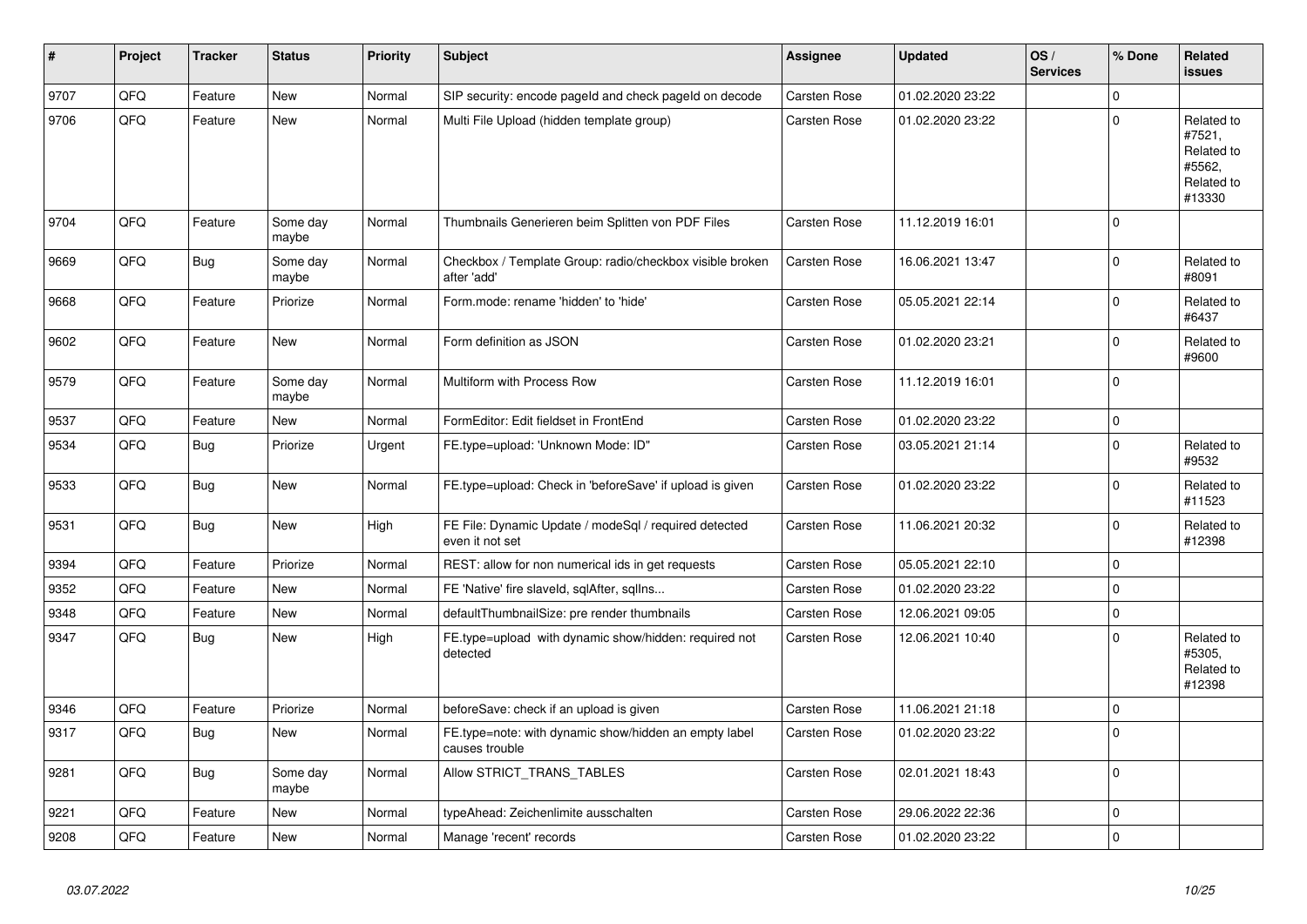| #    | Project | <b>Tracker</b> | <b>Status</b>     | <b>Priority</b> | <b>Subject</b>                                                                  | Assignee            | <b>Updated</b>   | OS/<br><b>Services</b> | % Done      | Related<br><b>issues</b> |
|------|---------|----------------|-------------------|-----------------|---------------------------------------------------------------------------------|---------------------|------------------|------------------------|-------------|--------------------------|
| 9177 | QFQ     | <b>Bug</b>     | New               | Normal          | Bug? QFQ tries to save an action FE, which has real<br>existing column name     | <b>Carsten Rose</b> | 01.02.2020 23:22 |                        | $\mathbf 0$ |                          |
| 9173 | QFQ     | <b>Bug</b>     | Priorize          | Urgent          | Stale Record Lock: Firefox                                                      | Carsten Rose        | 03.05.2021 21:14 |                        | $\mathbf 0$ | Related to<br>#9789      |
| 9136 | QFQ     | Feature        | <b>New</b>        | Normal          | Create ZIP files with dynamic PDFs                                              | Carsten Rose        | 01.02.2020 23:22 |                        | $\mathbf 0$ |                          |
| 9129 | QFQ     | Feature        | New               | Normal          | sqlValidate: Message as notification, not as error                              | Carsten Rose        | 01.02.2020 23:22 |                        | $\mathbf 0$ | Related to<br>#9128      |
| 9128 | QFQ     | Feature        | <b>New</b>        | Normal          | Error Message: not replaced variables- a) replace back to<br>'{{', b) underline | Carsten Rose        | 01.02.2020 23:22 |                        | $\Omega$    | Related to<br>#9129      |
| 9127 | QFQ     | <b>Bug</b>     | <b>New</b>        | Normal          | Error Message: change 'roll over' color - text not readable                     | Carsten Rose        | 01.02.2020 23:22 |                        | $\mathbf 0$ |                          |
| 9121 | QFQ     | <b>Bug</b>     | Priorize          | High            | sip links have r and __dbIndexData set                                          | Carsten Rose        | 12.06.2021 10:41 |                        | $\mathbf 0$ |                          |
| 9077 | QFQ     | <b>Bug</b>     | <b>New</b>        | Normal          | typeAheadSql: report broken SQL                                                 | Carsten Rose        | 29.06.2022 22:35 |                        | $\mathbf 0$ | Related to<br>#4018      |
| 9013 | QFQ     | <b>Bug</b>     | New               | Normal          | Error in Twig template not handled                                              | Carsten Rose        | 20.10.2021 13:43 |                        | $\mathbf 0$ |                          |
| 8975 | QFQ     | Feature        | <b>New</b>        | Normal          | Report Notation: 2.0                                                            | Carsten Rose        | 01.02.2020 23:22 |                        | $\mathbf 0$ | Related to<br>#8963      |
| 8963 | QFQ     | Feature        | Priorize          | Normal          | Setting values in a store: flexible way                                         | Carsten Rose        | 05.05.2021 22:10 |                        | $\mathbf 0$ | Related to<br>#8975      |
| 8962 | QFQ     | Feature        | <b>New</b>        | High            | allow for form fields with identical names                                      | Carsten Rose        | 03.05.2021 21:14 |                        | $\mathbf 0$ |                          |
| 8894 | QFQ     | Feature        | Some day<br>maybe | Normal          | Documentation Tags Usable in QFQ Application                                    | Carsten Rose        | 11.12.2019 16:01 |                        | $\Omega$    |                          |
| 8892 | QFQ     | Feature        | Some day<br>maybe | Normal          | Display and Edit SQL Comments in Form Editor                                    | <b>Carsten Rose</b> | 11.12.2019 16:01 |                        | $\mathbf 0$ |                          |
| 8806 | QFQ     | Feature        | <b>New</b>        | Normal          | <b>SQL Function nl2br</b>                                                       | Carsten Rose        | 01.02.2020 23:22 |                        | $\mathbf 0$ |                          |
| 8719 | QFQ     | Feature        | <b>New</b>        | Normal          | extraButtonLock: add support for 0/1                                            | Carsten Rose        | 01.02.2020 23:22 |                        | $\mathbf 0$ |                          |
| 8702 | QFQ     | Feature        | <b>New</b>        | Normal          | Load Record which is locked: missing user info                                  | <b>Carsten Rose</b> | 11.12.2019 16:16 |                        | $\mathbf 0$ | Related to<br>#9789      |
| 8668 | QFQ     | <b>Bug</b>     | New               | High            | Pill disabled: dyamic mode 'hidden' not respected - FE is still<br>required     | <b>Carsten Rose</b> | 03.05.2021 21:14 |                        | $\Omega$    |                          |
| 8586 | QFQ     | Feature        | Some day<br>maybe | Normal          | QFQ: Enhance Error message for 'record not found'                               | Carsten Rose        | 16.09.2021 15:10 |                        | $\mathbf 0$ |                          |
| 8585 | QFQ     | Feature        | Priorize          | Normal          | Enhance Error message for 'unknown form'                                        | Carsten Rose        | 01.02.2020 10:13 |                        | 0           |                          |
| 8584 | QFQ     | Feature        | Priorize          | Normal          | FE 'Action' - never assign to Container (except Template<br>Group)              | Carsten Rose        | 01.02.2020 10:13 |                        | $\mathbf 0$ |                          |
| 8520 | QFG     | Feature        | Some day<br>maybe | Normal          | Bring QFQ to Composer                                                           | Carsten Rose        | 16.09.2021 15:10 |                        | $\mathbf 0$ |                          |
| 8431 | QFG     | <b>Bug</b>     | New               | High            | autocron.php with wrong path                                                    | Carsten Rose        | 03.05.2021 21:14 |                        | $\pmb{0}$   |                          |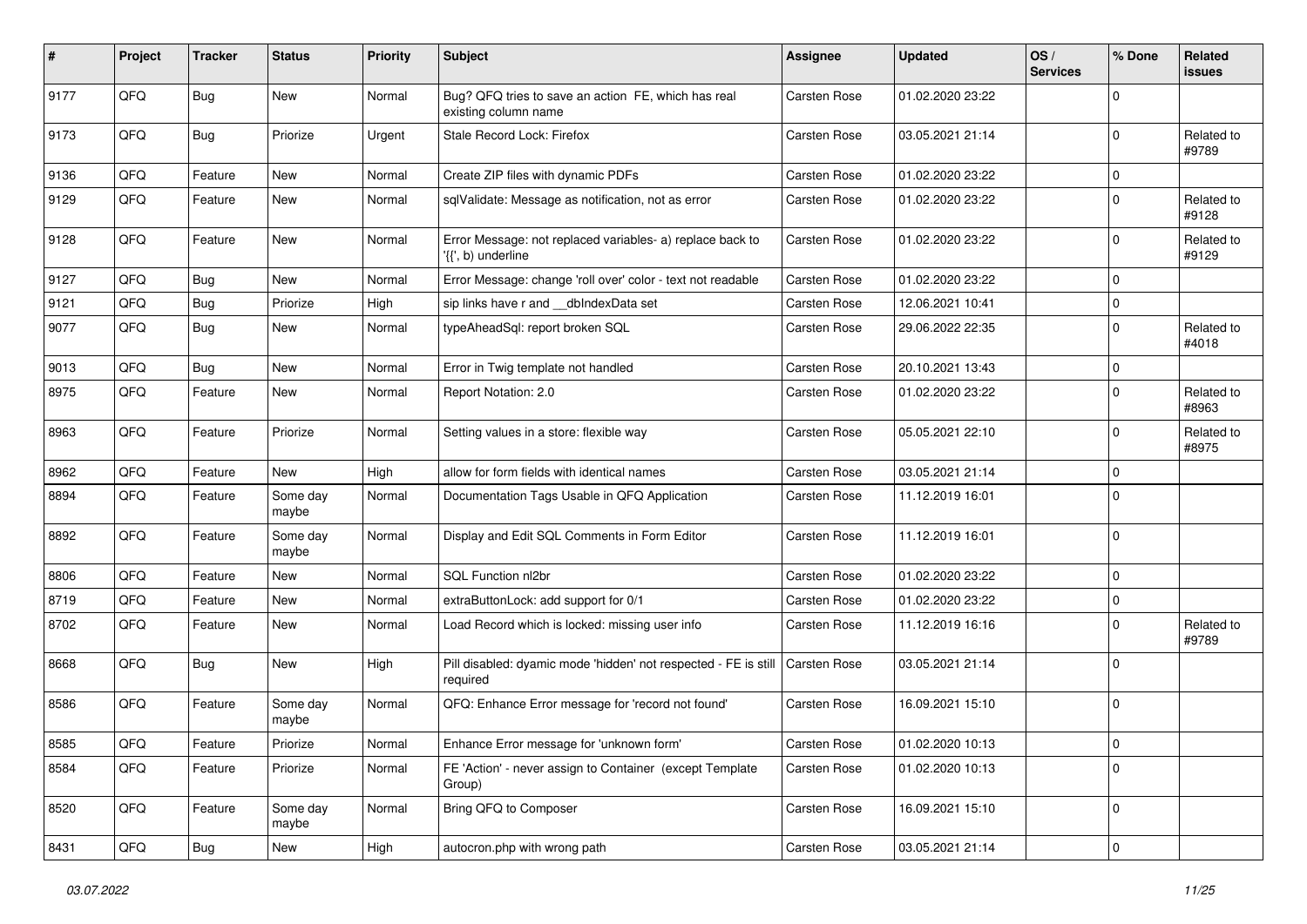| #    | Project | <b>Tracker</b> | <b>Status</b>     | <b>Priority</b> | <b>Subject</b>                                                                                         | Assignee            | <b>Updated</b>   | OS/<br><b>Services</b> | % Done          | Related<br><b>issues</b>                        |
|------|---------|----------------|-------------------|-----------------|--------------------------------------------------------------------------------------------------------|---------------------|------------------|------------------------|-----------------|-------------------------------------------------|
| 8336 | QFQ     | Feature        | New               | Normal          | Form > modified > Close New: a) Optional disable popup, b)<br>custom text, c) mode on save: close stay | Carsten Rose        | 01.02.2020 23:22 |                        | $\Omega$        | Related to<br>#8335                             |
| 8277 | QFQ     | Feature        | Priorize          | Normal          | fe.parameter.default=                                                                                  | Carsten Rose        | 01.02.2020 23:17 |                        | $\mathbf 0$     | Related to<br>#8113                             |
| 8217 | QFQ     | Feature        | New               | Normal          | if-elseif-else construct                                                                               | Carsten Rose        | 16.03.2021 18:41 |                        | $\mathbf 0$     | Related to<br>#10716                            |
| 8204 | QFQ     | Feature        | Priorize          | High            | Position 'required mark'                                                                               | Carsten Rose        | 16.06.2021 13:44 |                        | $\mathbf 0$     |                                                 |
| 8187 | QFQ     | Feature        | New               | Normal          | Subrecord: enable/hide new button - make new/edit/delete<br>customizeable.                             | <b>Carsten Rose</b> | 06.03.2021 18:44 |                        | $\Omega$        | Related to<br>#11326                            |
| 8106 | QFQ     | <b>Bug</b>     | Some day<br>maybe | Normal          | Dynamic Update: Feld kann nicht auf empty zurückgesetzt<br>werden                                      | Carsten Rose        | 11.12.2019 16:01 |                        | $\mathbf 0$     |                                                 |
| 8101 | QFQ     | Feature        | Some day<br>maybe | Normal          | Password hash: support further hashing methods                                                         | Carsten Rose        | 16.09.2021 15:10 |                        | 0               |                                                 |
| 8089 | QFQ     | Feature        | New               | Normal          | Copy/Paste for FormElements                                                                            | Carsten Rose        | 01.02.2020 23:22 |                        | $\mathbf 0$     |                                                 |
| 8083 | QFQ     | <b>Bug</b>     | New               | High            | FormEditor: primary table list does not respect<br>'indexDb={{indexData:Y}}'                           | Carsten Rose        | 03.05.2021 21:14 |                        | $\Omega$        | Has<br>duplicate<br>#6678                       |
| 8082 | QFQ     | Feature        | Priorize          | High            | Contact form without saving record                                                                     | Carsten Rose        | 07.12.2021 15:20 |                        | $\mathbf 0$     | Related to<br>#8587,<br><b>Blocks</b><br>#11850 |
| 8049 | QFQ     | <b>Bug</b>     | New               | Normal          | FE.type=note, column 'value': text moves some pixel to top<br>after save                               | Carsten Rose        | 01.02.2020 23:22 |                        | $\Omega$        |                                                 |
| 8044 | QFQ     | Feature        | Priorize          | Normal          | Transaction: a) Form, b) Report                                                                        | Carsten Rose        | 05.05.2021 22:14 |                        | $\mathbf 0$     | Related to<br>#8043                             |
| 8037 | QFQ     | <b>Bug</b>     | Priorize          | Normal          | FE.type=upload (advanced mode): {{slaveld:V}} missing<br>during dynamic update                         | Carsten Rose        | 01.02.2020 10:13 |                        | $\mathbf 0$     |                                                 |
| 8034 | QFQ     | Feature        | Priorize          | Normal          | FormElement 'data': 22.22.2222 should not be accepted                                                  | Carsten Rose        | 01.02.2020 10:13 |                        | $\mathbf 0$     |                                                 |
| 7924 | QFQ     | Feature        | New               | Normal          | Radio/Checkbox with Tooltip                                                                            | <b>Carsten Rose</b> | 01.02.2020 23:22 |                        | $\mathbf 0$     |                                                 |
| 7920 | QFQ     | Feature        | New               | Normal          | FE: Syntax Highlight, Zeinlenumbruch                                                                   | <b>Carsten Rose</b> | 01.02.2020 10:03 |                        | $\mathbf 0$     |                                                 |
| 7899 | QFQ     | Bug            | New               | High            | Fe.type=password / retype / required: always complain<br>about missing value                           | Carsten Rose        | 03.05.2021 21:14 |                        | $\mathbf 0$     |                                                 |
| 7890 | QFQ     | Bug            | New               | Normal          | FormElement 'required': extraButtonInfo not aligned                                                    | Carsten Rose        | 11.06.2021 21:17 |                        | $\vert 0 \vert$ | Related to<br>#11517                            |
| 7850 | QFQ     | Feature        | New               | High            | Upload records: non 'pathFileName' column                                                              | Carsten Rose        | 03.05.2021 21:14 |                        | $\mathbf 0$     |                                                 |
| 7812 | QFQ     | Feature        | New               | Normal          | FE 'Subrecord' - new option 'subrecordShowFilter',<br>'subrecordPaging'                                | Carsten Rose        | 01.02.2020 23:22 |                        | $\mathbf 0$     |                                                 |
| 7795 | QFQ     | Bug            | New               | Normal          | Readonly Form: Typeahead-Felder                                                                        | Carsten Rose        | 01.02.2020 23:22 |                        | $\mathbf 0$     | Related to<br>#10640                            |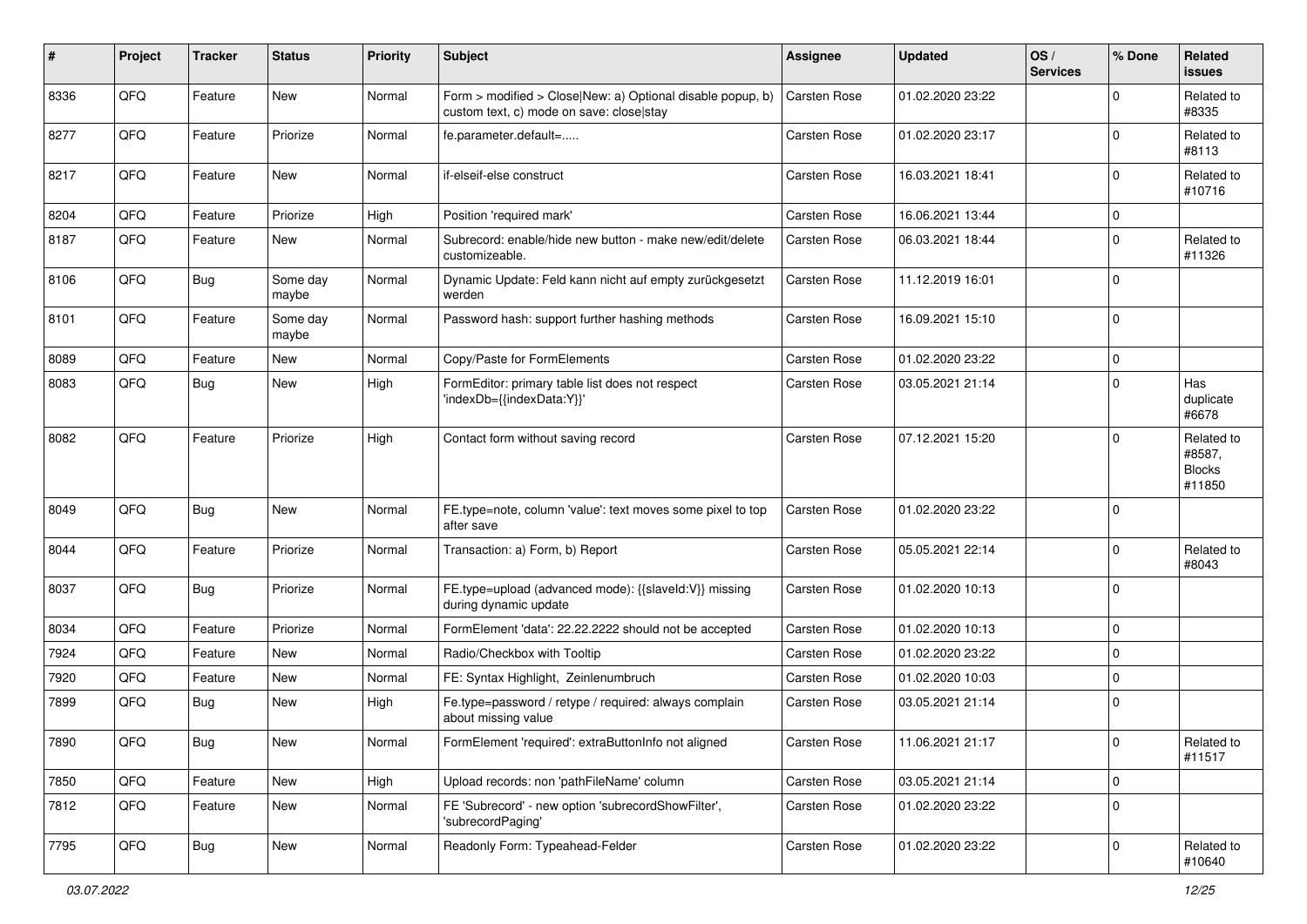| ∦    | Project | <b>Tracker</b> | <b>Status</b>     | <b>Priority</b> | <b>Subject</b>                                                                                        | <b>Assignee</b> | <b>Updated</b>   | OS/<br><b>Services</b> | % Done      | Related<br><b>issues</b> |
|------|---------|----------------|-------------------|-----------------|-------------------------------------------------------------------------------------------------------|-----------------|------------------|------------------------|-------------|--------------------------|
| 7685 | QFQ     | Bug            | New               | Normal          | Open FormElement from QFQ error message and save<br>modified record: error about missing {{formId:F}} | Carsten Rose    | 01.02.2020 23:22 |                        | $\Omega$    |                          |
| 7683 | QFQ     | Feature        | New               | Normal          | Special column names in '{{ SELECT  AS _link }}' should<br>be detected                                | Carsten Rose    | 01.02.2020 23:21 |                        | $\mathbf 0$ |                          |
| 7681 | QFQ     | Feature        | <b>New</b>        | Normal          | Optional switch off 'check for modified record'                                                       | Carsten Rose    | 01.02.2020 23:21 |                        | $\Omega$    |                          |
| 7660 | QFQ     | Feature        | <b>New</b>        | Normal          | IMAP: import mails to DB, move / delete mails                                                         | Carsten Rose    | 01.02.2020 09:52 |                        | $\mathbf 0$ |                          |
| 7656 | QFQ     | Bug            | Priorize          | Normal          | FE with required, 'pattern' and 'extraButtonLock': always<br>complain about missing value             | Carsten Rose    | 01.02.2020 10:13 |                        | 0           |                          |
| 7650 | QFQ     | Bug            | <b>New</b>        | High            | Optional do not show 'required' sign on FormElement                                                   | Carsten Rose    | 03.05.2021 21:14 |                        | $\mathbf 0$ |                          |
| 7630 | QFQ     | Feature        | Priorize          | Normal          | detailed error message for simple upload                                                              | Carsten Rose    | 01.02.2020 10:13 |                        | $\mathbf 0$ |                          |
| 7616 | QFQ     | <b>Bug</b>     | Priorize          | Normal          | Selectlist with Enum & Dynamic Update                                                                 | Carsten Rose    | 01.02.2020 10:13 |                        | $\mathbf 0$ |                          |
| 7574 | QFQ     | <b>Bug</b>     | New               | Normal          | Substitute error: form element not reported / dont parse<br>Form.note                                 | Carsten Rose    | 01.02.2020 23:21 |                        | 0           |                          |
| 7547 | QFQ     | <b>Bug</b>     | New               | Normal          | Error Message in afterSave: wrong parameter column<br>reported                                        | Carsten Rose    | 01.02.2020 23:22 |                        | 0           |                          |
| 7524 | QFQ     | Bug            | <b>New</b>        | Normal          | QFQ throws a 'General Error' if 'fileadmin/protected/log/' is<br>not writeable                        | Carsten Rose    | 01.02.2020 23:22 |                        | $\mathbf 0$ |                          |
| 7522 | QFQ     | Feature        | Priorize          | Normal          | Inserting default index.html to folder (Avoid Apache<br>Indexing)                                     | Carsten Rose    | 01.02.2020 10:13 |                        | 0           |                          |
| 7521 | QFQ     | Feature        | <b>New</b>        | Normal          | TemplateGroup: fe.type=upload                                                                         | Carsten Rose    | 01.02.2020 23:21 |                        | $\mathbf 0$ | Related to<br>#9706      |
| 7520 | QFQ     | Feature        | <b>New</b>        | Normal          | QR Code:  AS _qr ( AS _link)                                                                          | Carsten Rose    | 01.02.2020 23:22 |                        | $\mathbf 0$ |                          |
| 7519 | QFQ     | Feature        | <b>New</b>        | Normal          | Select: Multi                                                                                         | Carsten Rose    | 01.02.2020 23:22 |                        | $\mathbf 0$ |                          |
| 7513 | QFQ     | Bug            | New               | Normal          | Radios not correct aligned                                                                            | Carsten Rose    | 01.02.2020 23:22 |                        | $\Omega$    |                          |
| 7512 | QFQ     | <b>Bug</b>     | New               | Normal          | FE: inputType=number >> 'pattern' is not respected                                                    | Carsten Rose    | 01.02.2020 23:22 |                        | 0           |                          |
| 7481 | QFQ     | Feature        | New               | Normal          | Detect 'BaseUrl' automatically                                                                        | Carsten Rose    | 01.02.2020 23:21 |                        | 0           |                          |
| 7480 | QFQ     | Feature        | New               | Normal          | Record History (Undo / Redo)                                                                          | Carsten Rose    | 11.12.2019 16:16 |                        | $\mathbf 0$ | Related to<br>#2361      |
| 7456 | QFQ     | Bug            | Some day<br>maybe | Low             | Todos in Code: solve or make ticket                                                                   | Carsten Rose    | 16.09.2021 15:10 |                        | $\mathbf 0$ |                          |
| 7453 | QFQ     | Feature        | Some day<br>maybe | Normal          | import / export forms QFQ                                                                             | Carsten Rose    | 16.09.2021 15:10 |                        | $\Omega$    |                          |
| 7452 | QFQ     | Feature        | Some day<br>maybe | Normal          | automate deployment new QFQ version                                                                   | Carsten Rose    | 16.09.2021 15:10 |                        | 0           |                          |
| 7342 | QFQ     | Feature        | New               | Normal          | add content = hide_this                                                                               | Carsten Rose    | 01.02.2020 23:21 |                        | $\mathbf 0$ |                          |
| 7336 | QFQ     | Feature        | Some day<br>maybe | Normal          | PDF Upload: disallow PDFs with specific Meta information                                              | Carsten Rose    | 11.12.2019 16:01 |                        | 0           |                          |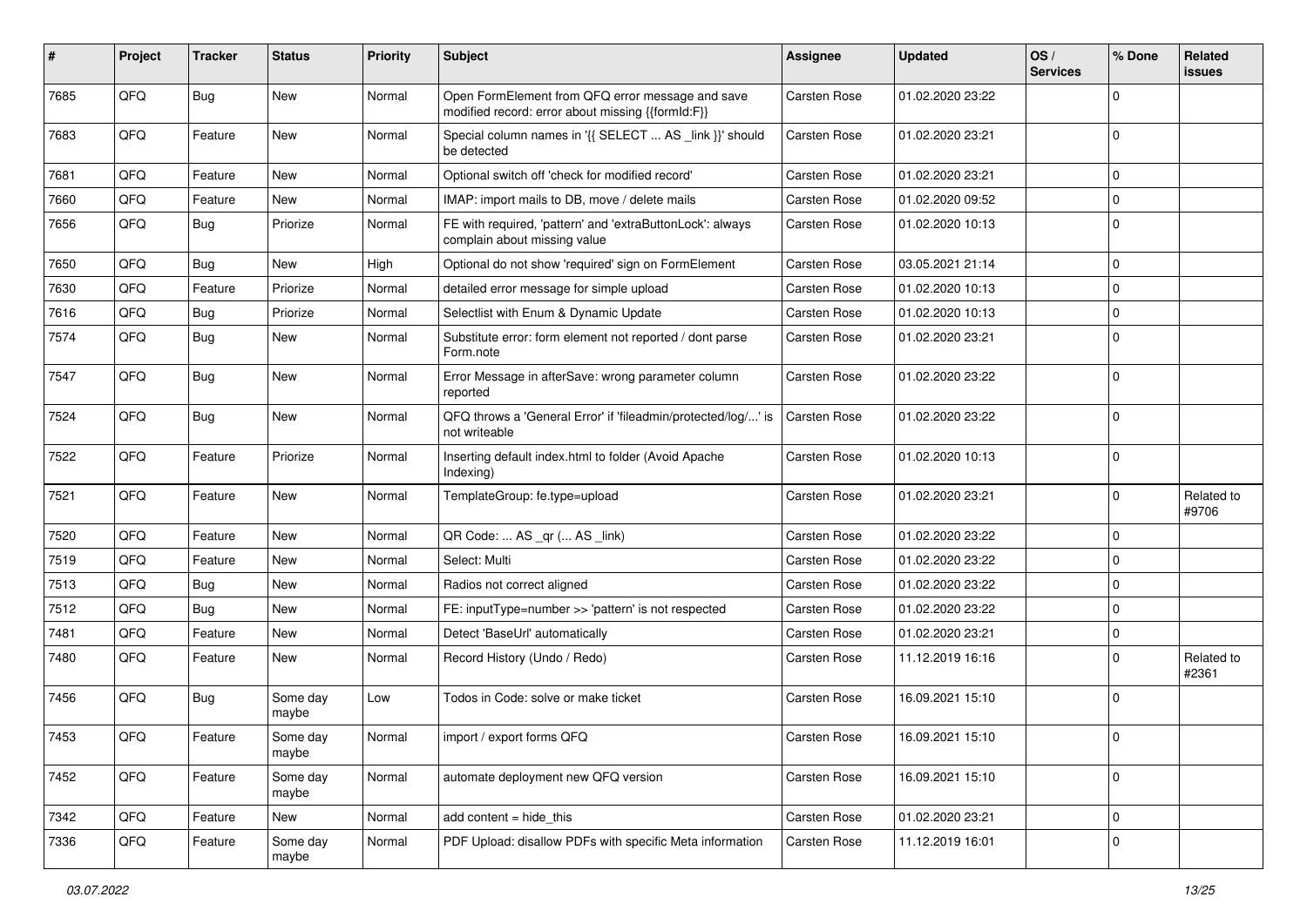| #    | Project | <b>Tracker</b> | <b>Status</b>     | <b>Priority</b> | Subject                                                                                                                    | <b>Assignee</b> | <b>Updated</b>   | OS/<br><b>Services</b> | % Done         | Related<br><b>issues</b>  |
|------|---------|----------------|-------------------|-----------------|----------------------------------------------------------------------------------------------------------------------------|-----------------|------------------|------------------------|----------------|---------------------------|
| 7290 | QFQ     | Feature        | Priorize          | Normal          | FormEditor: title as textarea if LEN(title)>60                                                                             | Carsten Rose    | 01.02.2020 10:13 |                        | $\Omega$       | Blocked by<br>#7682       |
| 7280 | QFQ     | Feature        | <b>New</b>        | Normal          | recently used table                                                                                                        | Carsten Rose    | 01.02.2020 23:21 |                        | $\mathbf 0$    |                           |
| 7261 | QFQ     | Bug            | New               | Normal          | Report pathFilename for user without path, only the filename                                                               | Carsten Rose    | 01.02.2020 23:21 |                        | $\mathbf 0$    |                           |
| 7239 | QFQ     | Feature        | <b>New</b>        | Normal          | TinyMCE: html tag whitelist                                                                                                | Carsten Rose    | 01.02.2020 23:21 |                        | $\Omega$       | Related to<br>#14320      |
| 7219 | QFQ     | <b>Bug</b>     | New               | Normal          | typeSheadSql / typeAheadSqlPrefetch: change to curly<br>braces                                                             | Carsten Rose    | 01.02.2020 23:21 |                        | $\mathbf 0$    |                           |
| 7217 | QFQ     | Feature        | Priorize          | Normal          | Download: notice User if `_sip=?` is missing                                                                               | Carsten Rose    | 01.02.2020 10:13 |                        | $\mathbf 0$    |                           |
| 7175 | QFQ     | Feature        | New               | Normal          | Upload: md5 hash as filename                                                                                               | Carsten Rose    | 01.02.2020 23:21 |                        | $\mathbf 0$    |                           |
| 7119 | QFQ     | Feature        | New               | Normal          | Upload: scaleDownWidth, scaleDownHeight                                                                                    | Carsten Rose    | 01.02.2020 23:21 |                        | $\mathbf 0$    |                           |
| 7109 | QFQ     | Feature        | <b>New</b>        | Normal          | Dynamic Updates: row/element hide                                                                                          | Carsten Rose    | 01.02.2020 23:22 |                        | $\mathbf 0$    | Has<br>duplicate<br>#4081 |
| 7107 | QFQ     | Feature        | Some day<br>maybe | Normal          | Showcase Registration Tool: Anmeldung / Administration :<br>Liste Anmeldungen / Emaileinaldung                             | Carsten Rose    | 11.12.2019 16:01 |                        | $\mathbf 0$    |                           |
| 7102 | QFQ     | Feature        | <b>New</b>        | Normal          | Comment sign in report: '#' and '--'                                                                                       | Carsten Rose    | 01.02.2020 23:21 |                        | $\mathbf 0$    |                           |
| 7099 | QFQ     | Feature        | New               | Normal          | Redesign FormEditor                                                                                                        | Carsten Rose    | 01.02.2020 23:21 |                        | 0              |                           |
| 7014 | QFQ     | Bug            | <b>New</b>        | Normal          | Sending invalid emails succeeds when<br>debug.redirectAllMailTo is set                                                     | Carsten Rose    | 01.02.2020 23:21 |                        | $\mathbf 0$    |                           |
| 7002 | QFQ     | Bug            | New               | Normal          | Dynamic Update: row does not disappear / appear                                                                            | Carsten Rose    | 01.02.2020 23:22 |                        | $\mathbf 0$    |                           |
| 6998 | QFQ     | Feature        | Priorize          | Normal          | Form: with debug=on show column information as tooltip of<br>column label                                                  | Carsten Rose    | 01.02.2020 10:13 |                        | $\mathbf 0$    |                           |
| 6912 | QFQ     | <b>Bug</b>     | <b>New</b>        | Normal          | error Message Var 'deadline' already set in SIP - in Form<br>with FE.value={{deadline:R:::{{deadlinePeriod:Y}}}}           | Carsten Rose    | 01.02.2020 23:21 |                        | $\mathbf 0$    |                           |
| 6855 | QFQ     | Feature        | New               | Normal          | With {{feUser:U}}!={{feUser:T}}: Save / Delete: only possible<br>with {{feUserSave:U}}='yes' and '{{feUserDelete:U}}='yes' | Carsten Rose    | 01.02.2020 23:21 |                        | $\mathbf 0$    |                           |
| 6765 | QFQ     | Feature        | New               | Normal          | Moeglichkeit via QFQ eigene Logs zu schreiben                                                                              | Carsten Rose    | 01.02.2020 23:21 |                        | $\mathbf 0$    |                           |
| 6723 | QFQ     | Feature        | New               | Normal          | Report QFQ Installation and Version                                                                                        | Carsten Rose    | 12.06.2021 09:07 |                        | 0              |                           |
| 6715 | QFQ     | Feature        | Some day<br>maybe | Normal          | Code-Refactoring: dbArray vereinheitlichen                                                                                 | Carsten Rose    | 11.12.2019 16:02 |                        | 0              |                           |
| 6677 | QFQ     | <b>Bug</b>     | New               | Normal          | Error message FE Action Element: no/wrong FE reference<br>who cause the problem.                                           | Carsten Rose    | 01.02.2020 23:21 |                        | 0              |                           |
| 6602 | QFQ     | Feature        | New               | Normal          | Formlet: in Report auf Mausklick ein mini-form oeffnen                                                                     | Carsten Rose    | 11.12.2019 16:16 |                        | $\mathbf 0$    |                           |
| 6594 | QFQ     | Feature        | New               | Normal          | Excel: on download, check if there is a valid sip                                                                          | Carsten Rose    | 01.02.2020 23:21 |                        | 0              |                           |
| 6574 | QFQ     | <b>Bug</b>     | Priorize          | Normal          | qfq.log: Fehlermeldung wurde angezeigt, aber nicht geloggt                                                                 | Carsten Rose    | 01.02.2020 10:13 |                        | 0              |                           |
| 6483 | QFQ     | Bug            | New               | Normal          | R Store funktioniert nicht bei 'Report Notation' im FE                                                                     | Carsten Rose    | 01.02.2020 23:21 |                        | $\overline{0}$ |                           |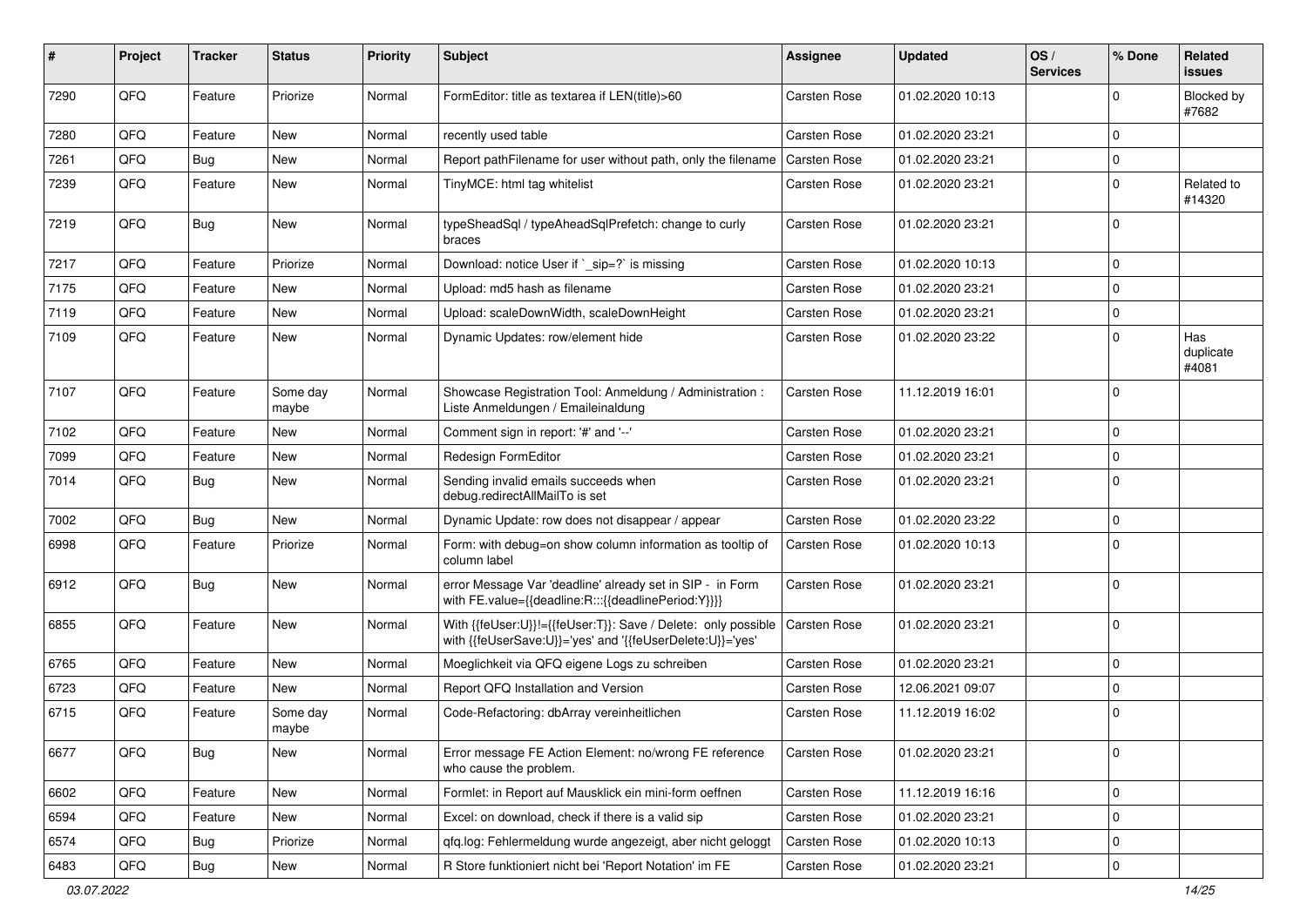| $\sharp$ | Project | <b>Tracker</b> | <b>Status</b>     | <b>Priority</b> | <b>Subject</b>                                                                                        | <b>Assignee</b>     | <b>Updated</b>   | OS/<br><b>Services</b> | % Done      | Related<br><b>issues</b>                    |
|----------|---------|----------------|-------------------|-----------------|-------------------------------------------------------------------------------------------------------|---------------------|------------------|------------------------|-------------|---------------------------------------------|
| 6462     | QFQ     | Bug            | <b>New</b>        | Normal          | File Upload: Nutzlose Fehlermeldung wenn Datei zu gross                                               | Carsten Rose        | 01.02.2020 23:21 |                        | $\Omega$    | Related to<br>#6139                         |
| 6437     | QFQ     | Feature        | New               | Normal          | Neuer Mode Button bei FormElementen                                                                   | Carsten Rose        | 01.02.2020 23:21 |                        | $\Omega$    | Related to<br>#9668,<br>Blocked by<br>#9678 |
| 6292     | QFQ     | Feature        | <b>New</b>        | Normal          | Download: File speichern mit Hash aber original Filename in<br>der Datenbank vermerken fuer Downloads | <b>Carsten Rose</b> | 01.02.2020 23:21 |                        | $\Omega$    |                                             |
| 6289     | QFQ     | Feature        | <b>New</b>        | Normal          | Form: Log                                                                                             | <b>Carsten Rose</b> | 01.02.2020 23:21 |                        | $\mathbf 0$ |                                             |
| 6261     | QFQ     | Feature        | <b>New</b>        | Normal          | Persistent SIP                                                                                        | <b>Carsten Rose</b> | 12.06.2021 09:07 |                        | $\Omega$    | Related to<br>#10819                        |
| 6250     | QFQ     | Feature        | In Progress       | Normal          | Enhance layout: a) Subrecord, b) Subrecord-Title                                                      | Carsten Rose        | 01.02.2020 23:22 |                        | $\Omega$    | Related to<br>#5391                         |
| 6116     | QFQ     | Bug            | Priorize          | High            | value of checkbox not saved                                                                           | Carsten Rose        | 07.12.2021 17:19 |                        | $\Omega$    |                                             |
| 5991     | QFQ     | <b>Bug</b>     | Some day<br>maybe | Normal          | URLs with ' ' or long parameter are problematic                                                       | Carsten Rose        | 01.02.2020 23:19 |                        | $\Omega$    |                                             |
| 5983     | QFQ     | Feature        | Some day<br>maybe | Normal          | Form Submit (save & update): normalize date/-time FE                                                  | <b>Carsten Rose</b> | 01.02.2020 23:19 |                        | $\Omega$    |                                             |
| 5942     | QFQ     | Feature        | Priorize          | Normal          | 'L' and 'type': append to links, generate via '_link' by using<br>'u:' .                              | <b>Carsten Rose</b> | 01.02.2020 10:13 |                        | $\Omega$    |                                             |
| 5894     | QFQ     | Feature        | Feedback          | Normal          | Typeahead in Report: show/hide rows dynamically                                                       | Carsten Rose        | 18.02.2022 08:50 |                        | $\Omega$    | Related to<br>#5893,<br>Related to<br>#5885 |
| 5852     | QFQ     | Feature        | Some day<br>maybe | Normal          | Logging: mail.log / sql.log - im FE anzeigen und via AJAX<br>aktualisieren                            | <b>Carsten Rose</b> | 01.02.2020 23:19 |                        | $\Omega$    | Related to<br>#5885                         |
| 5782     | QFQ     | Feature        | <b>New</b>        | Normal          | NextCloud API                                                                                         | Carsten Rose        | 01.02.2020 10:02 |                        | $\Omega$    |                                             |
| 5768     | QFQ     | <b>Bug</b>     | Some day<br>maybe | Normal          | '{{pageLanguage:T}}' missing if QFQ is called via api                                                 | Carsten Rose        | 01.02.2020 23:19 |                        | $\Omega$    |                                             |
| 5715     | QFQ     | Feature        | New               | High            | PDF Caching                                                                                           | <b>Carsten Rose</b> | 03.05.2021 21:14 |                        | $\Omega$    | Related to<br>#5851,<br>Related to<br>#6357 |
| 5706     | QFQ     | Bug            | Some day<br>maybe | Normal          | upload: fileDestination needs to be sanatized                                                         | Carsten Rose        | 01.02.2020 23:19 |                        |             |                                             |
| 5695     | QFQ     | Feature        | In Progress       | Normal          | Multiform                                                                                             | Carsten Rose        | 02.01.2021 18:38 |                        | $\mathbf 0$ |                                             |
| 5665     | QFQ     | Feature        | Some day<br>maybe | Normal          | Versuch das '{{!' nicht mehr noetig ist.                                                              | Carsten Rose        | 01.02.2020 23:20 |                        | $\Omega$    | Related to<br>#7432,<br>Related to<br>#7434 |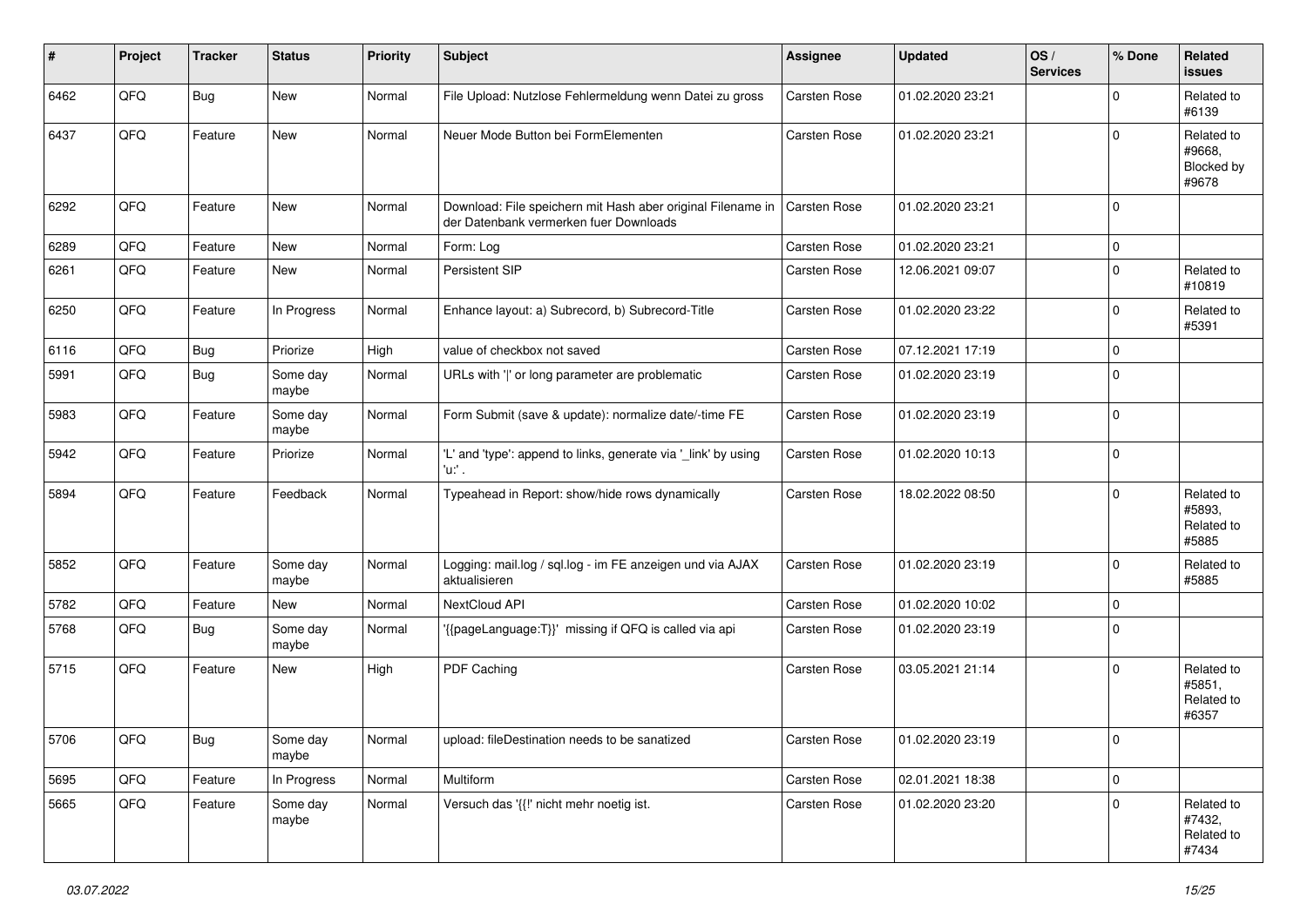| $\#$ | Project | <b>Tracker</b> | <b>Status</b>     | <b>Priority</b> | Subject                                                                                                              | <b>Assignee</b>     | <b>Updated</b>   | OS/<br><b>Services</b> | % Done      | Related<br><b>issues</b>                       |
|------|---------|----------------|-------------------|-----------------|----------------------------------------------------------------------------------------------------------------------|---------------------|------------------|------------------------|-------------|------------------------------------------------|
| 5579 | QFQ     | Feature        | Some day<br>maybe | Normal          | Enhance Doc / Presentation: variable type 'link column type'                                                         | <b>Carsten Rose</b> | 01.02.2020 23:19 |                        | $\Omega$    |                                                |
| 5576 | QFQ     | <b>Bug</b>     | New               | Normal          | Using MySQL 'DROP' requires privilege - wich is not really<br>necessary.                                             | Carsten Rose        | 01.02.2020 23:21 |                        | $\mathbf 0$ |                                                |
| 5559 | QFQ     | <b>Bug</b>     | New               | Normal          | FE.type = Upload: 'accept' might contain variables                                                                   | Carsten Rose        | 11.05.2020 21:23 |                        | $\Omega$    |                                                |
| 5557 | QFQ     | <b>Bug</b>     | Some day<br>maybe | Normal          | Form load: STORE_RECORD filled, but should be empty                                                                  | Carsten Rose        | 01.02.2020 23:19 |                        | $\Omega$    |                                                |
| 5548 | QFQ     | Feature        | Some day<br>maybe | Normal          | 801 Textfiles/Scriptfiles als Thumbnail                                                                              | Carsten Rose        | 07.03.2022 16:26 |                        | $\Omega$    |                                                |
| 5480 | QFQ     | Feature        | Some day<br>maybe | Normal          | QFQ: Dokumentation mit Screenshots versehen                                                                          | <b>Carsten Rose</b> | 01.02.2020 23:20 |                        | $\mathbf 0$ | Related to<br>#9879                            |
| 5459 | QFQ     | <b>Bug</b>     | New               | High            | Multi DB: spread system tables between 'QFQ' and<br>'Data'-DB                                                        | Carsten Rose        | 03.05.2021 21:14 |                        | $\mathbf 0$ | Related to<br>#4720                            |
| 5428 | QFQ     | Feature        | Some day<br>maybe | Normal          | secure thumbnail: late render on access.                                                                             | Carsten Rose        | 01.02.2020 23:20 |                        | $\mathbf 0$ |                                                |
| 5345 | QFQ     | Feature        | New               | Normal          | Report: UPDATE / INSERT / DELETE statements should<br>trigger subqueries, depending on the result.                   | Carsten Rose        | 27.05.2020 16:11 |                        | $\mathbf 0$ |                                                |
| 5305 | QFQ     | <b>Bug</b>     | New               | Normal          | Upload FormElement: nicht disabled by readonly Form                                                                  | Carsten Rose        | 16.06.2021 13:43 |                        | $\mathbf 0$ | Related to<br>#9347,<br>Related to<br>#9834    |
| 5221 | QFQ     | <b>Bug</b>     | <b>New</b>        | High            | Download Dialog: Bleibt stehen in FF wenn Datei<br>automatisch gespeichert wird.                                     | Carsten Rose        | 03.05.2021 21:14 |                        | $\Omega$    |                                                |
| 5132 | QFQ     | Feature        | Some day<br>maybe | Normal          | Error Message sendmail missing attachment: more details                                                              | Carsten Rose        | 01.02.2020 23:19 |                        | $\mathbf 0$ |                                                |
| 5131 | QFQ     | Feature        | New               | Normal          | Activate Spin Gear ('wait/busy' indicator) via LINK attribute                                                        | Carsten Rose        | 01.02.2020 23:21 |                        | $\mathbf 0$ |                                                |
| 5021 | QFQ     | <b>Bug</b>     | Some day<br>maybe | Normal          | FE.typ=extra - during save displays error 'datum2' already<br>filled in STORE_SIP - the value is stored nevertheless | Carsten Rose        | 01.02.2020 23:19 |                        | $\mathbf 0$ | Related to<br>#3875                            |
| 4956 | QFQ     | Feature        | Some day<br>maybe | Normal          | Sendmail: Benutzerdefinierte Headers                                                                                 | Carsten Rose        | 11.12.2019 16:02 |                        | $\mathbf 0$ |                                                |
| 4872 | QFQ     | Feature        | Some day<br>maybe | Normal          | Fields of Typo3 page available in STORE_TYPO3                                                                        | Carsten Rose        | 01.02.2020 23:19 |                        | $\mathbf 0$ |                                                |
| 4869 | QFQ     | Feature        | Some day<br>maybe | Normal          | Dynamic Update (show, hide, readonly?, required?) for<br><b>Template Group Elements</b>                              | Carsten Rose        | 01.02.2020 23:19 |                        | $\mathbf 0$ | Related to<br>#4865                            |
| 4839 | QFQ     | Feature        | Some day<br>maybe | Normal          | qfq-handle in <head> Abschnitt</head>                                                                                | Carsten Rose        | 11.12.2019 16:02 |                        | $\mathbf 0$ |                                                |
| 4771 | QFQ     | Bug            | Some day<br>maybe | Normal          | qfq: select-down-values empty after save (edit-form for<br>program administrators)                                   | Carsten Rose        | 01.02.2020 23:20 |                        | $\mathbf 0$ | Related to<br>#4549, Has<br>duplicate<br>#4282 |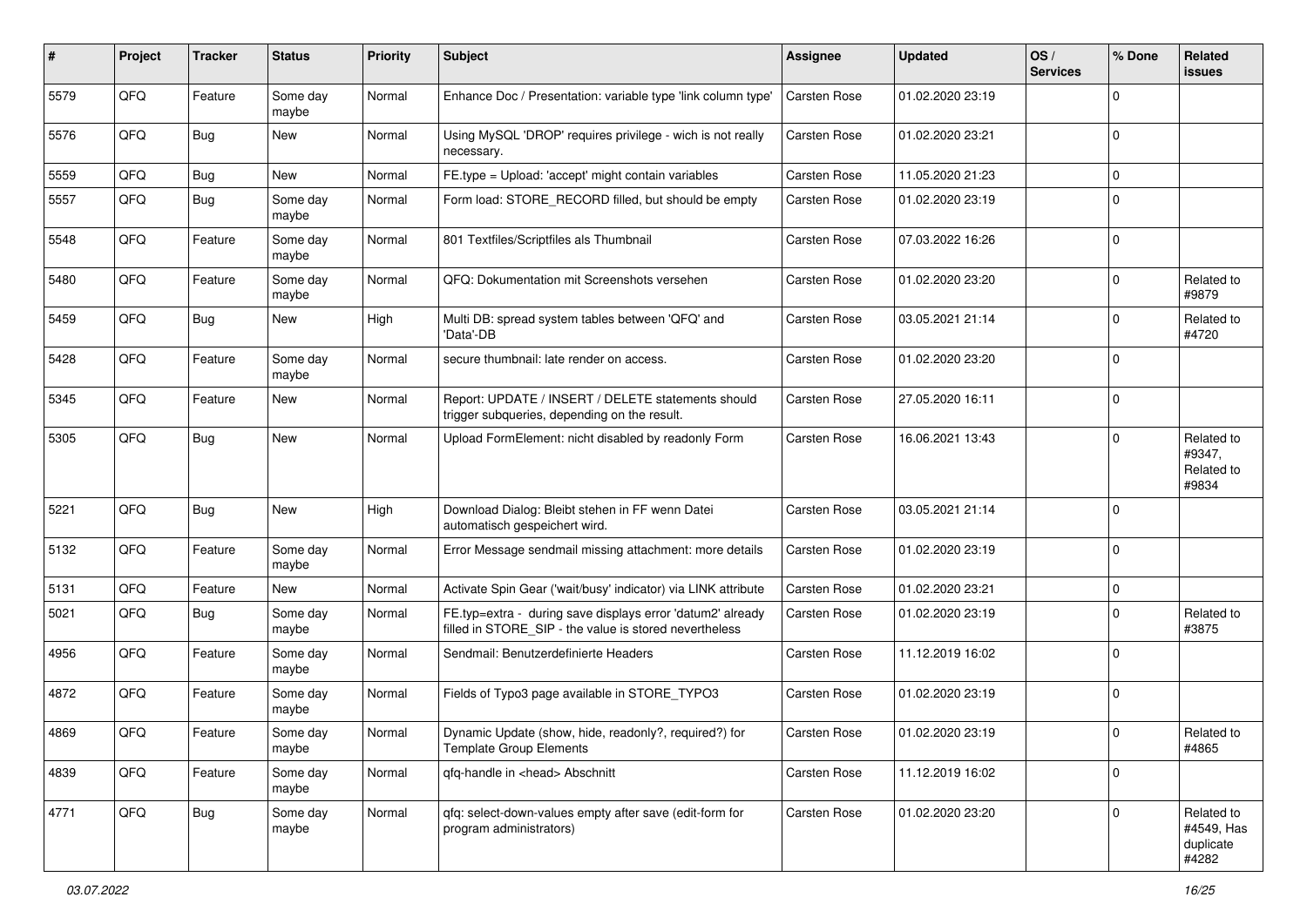| #    | Project | <b>Tracker</b> | <b>Status</b>     | <b>Priority</b> | <b>Subject</b>                                                                                                          | Assignee            | <b>Updated</b>   | OS/<br><b>Services</b> | % Done      | <b>Related</b><br><b>issues</b>             |
|------|---------|----------------|-------------------|-----------------|-------------------------------------------------------------------------------------------------------------------------|---------------------|------------------|------------------------|-------------|---------------------------------------------|
| 4757 | QFQ     | Feature        | Some day<br>maybe | Normal          | Test subrecord: download links ok? Links ok?                                                                            | Carsten Rose        | 01.02.2020 23:20 |                        | $\mathbf 0$ |                                             |
| 4756 | QFQ     | Bug            | <b>New</b>        | Normal          | Form dirty even nothing changes                                                                                         | Carsten Rose        | 11.12.2019 16:16 |                        | $\mathbf 0$ |                                             |
| 4659 | QFQ     | <b>Bug</b>     | Some day<br>maybe | Normal          | <i>infoButtonExtra</i>                                                                                                  | Carsten Rose        | 01.02.2020 23:20 |                        | $\mathbf 0$ |                                             |
| 4652 | QFQ     | Feature        | Some day<br>maybe | Normal          | UZH CD: Weiterleitung auf benutzerdefinierte 403/404 Seite                                                              | <b>Carsten Rose</b> | 01.02.2020 23:20 |                        | $\mathbf 0$ |                                             |
| 4651 | QFQ     | <b>Bug</b>     | Some day<br>maybe | Normal          | "Loading document" Modal wird angezeigt bei uzhcd type=2<br>Ansicht                                                     | Carsten Rose        | 01.02.2020 23:20 |                        | $\mathbf 0$ |                                             |
| 4650 | QFQ     | Feature        | Some day<br>maybe | Normal          | Convert html to doc/rtf                                                                                                 | Carsten Rose        | 01.02.2020 23:20 |                        | $\mathbf 0$ | Related to<br>#10704                        |
| 4606 | QFQ     | Feature        | Some day<br>maybe | Normal          | link: qualifier to render bootstrap button                                                                              | Carsten Rose        | 01.02.2020 23:19 |                        | $\mathbf 0$ |                                             |
| 4583 | QFQ     | <b>Bug</b>     | Some day<br>maybe | Normal          | Dynamic Update bei TypeAhead Feldern                                                                                    | Carsten Rose        | 01.02.2020 23:19 |                        | $\mathbf 0$ |                                             |
| 4549 | QFQ     | Bug            | Some day<br>maybe | Normal          | TemplateGroups: FE.type SELECT loose selected value<br>after save                                                       | Carsten Rose        | 01.02.2020 23:20 |                        | $\mathbf 0$ | Related to<br>#4548,<br>Related to<br>#4771 |
| 4528 | QFQ     | <b>Bug</b>     | Some day<br>maybe | Normal          | extraButtonLock mit SQLAhead Bug                                                                                        | Carsten Rose        | 01.02.2020 23:19 |                        | $\mathbf 0$ |                                             |
| 4413 | QFQ     | Feature        | <b>New</b>        | Normal          | fieldset: show/hidden, modeSql, dynamicUpdate                                                                           | Carsten Rose        | 09.02.2022 15:19 |                        | $\mathbf 0$ |                                             |
| 4365 | QFQ     | Feature        | Some day<br>maybe | Normal          | Multi Language: new way of config                                                                                       | Carsten Rose        | 01.02.2020 23:20 |                        | $\pmb{0}$   |                                             |
| 4349 | QFQ     | Feature        | Some day<br>maybe | Normal          | link download: downloaded external URL to<br>deliver/concatenate - check mimetipe and handle it correctly               | Carsten Rose        | 11.12.2019 16:02 |                        | $\mathbf 0$ |                                             |
| 4343 | QFQ     | Feature        | Some day<br>maybe | Normal          | Link: Classifier to add 'attributes'                                                                                    | Carsten Rose        | 01.02.2020 23:20 |                        | $\mathbf 0$ | Related to<br>#14077                        |
| 4330 | QFQ     | Feature        | Some day<br>maybe | Normal          | Error Message: report missing {{ / }} in sqlUpdate, sqlInsert,<br>sqlDelete, sqlAfter, sqlBefore in FE action elements. | Carsten Rose        | 01.02.2020 23:20 |                        | $\Omega$    |                                             |
| 4328 | QFQ     | Bug            | Some day<br>maybe | Normal          | Error Message: Show FE name/number on problems in FE                                                                    | Carsten Rose        | 01.02.2020 23:20 |                        | $\mathbf 0$ |                                             |
| 4293 | QFQ     | <b>Bug</b>     | Some day<br>maybe | Normal          | Download broken if token 'd:' is missing - but no error<br>message                                                      | Carsten Rose        | 11.12.2019 16:03 |                        | $\mathbf 0$ | Related to<br>#7514                         |
| 4279 | QFQ     | <b>Bug</b>     | Some day<br>maybe | High            | config.linkVars lost                                                                                                    | Carsten Rose        | 03.05.2021 21:14 |                        | $\pmb{0}$   |                                             |
| 4259 | QFQ     | Feature        | Some day<br>maybe | Normal          | Instant trigger a cron job                                                                                              | Carsten Rose        | 11.12.2019 16:03 |                        | $\mathbf 0$ |                                             |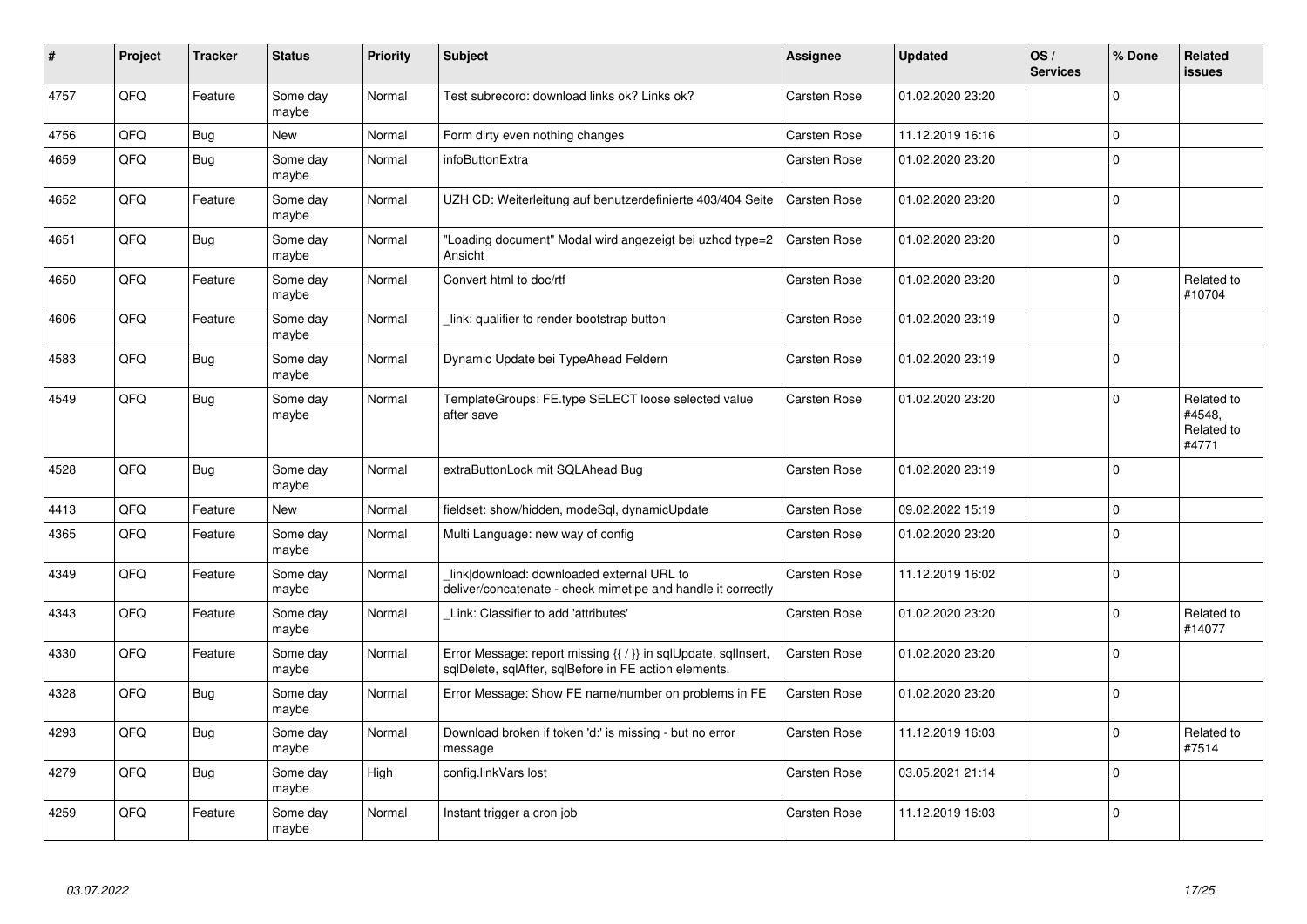| ∦    | Project | <b>Tracker</b> | <b>Status</b>     | <b>Priority</b> | Subject                                                                                                            | <b>Assignee</b>     | <b>Updated</b>   | OS/<br><b>Services</b> | % Done      | Related<br><b>issues</b>                    |
|------|---------|----------------|-------------------|-----------------|--------------------------------------------------------------------------------------------------------------------|---------------------|------------------|------------------------|-------------|---------------------------------------------|
| 4258 | QFQ     | Feature        | Some day<br>maybe | High            | System Defaults: Forms                                                                                             | Carsten Rose        | 03.05.2021 21:14 |                        | $\Omega$    |                                             |
| 4250 | QFQ     | Feature        | New               | Normal          | AutoCron in QFQ via PHP                                                                                            | <b>Carsten Rose</b> | 01.02.2020 23:21 |                        | $\Omega$    | Related to<br>#3292,<br>Related to<br>#3291 |
| 4197 | QFQ     | Feature        | Some day<br>maybe | Normal          | Unit Test fuer JSON Stream von QuickFormQuery.php ><br>doForm()                                                    | <b>Carsten Rose</b> | 11.12.2019 16:03 |                        | $\mathbf 0$ |                                             |
| 4092 | QFQ     | <b>Bug</b>     | Some day<br>maybe | Normal          | 1) Logging verbessern wann welches FE warum<br>ausgefuehrt wird, 2) Documentation: Best Practice Template<br>Group | Carsten Rose        | 01.02.2020 23:19 |                        | $\mathbf 0$ | Related to<br>#3504                         |
| 4082 | QFQ     | Feature        | <b>New</b>        | Normal          | Dynamic Update: modeSql - useful default                                                                           | Carsten Rose        | 01.02.2020 23:22 |                        | $\mathbf 0$ |                                             |
| 4050 | QFQ     | Feature        | <b>New</b>        | Normal          | sql.log: 1) FormElement ID which causes a specific action,<br>2) Result in the same row.                           | Carsten Rose        | 15.04.2020 11:35 |                        | $\Omega$    | Related to<br>#5458                         |
| 4026 | QFQ     | Feature        | Some day<br>maybe | Normal          | sqlLog.sql: log number of FE.id                                                                                    | Carsten Rose        | 11.12.2019 16:03 |                        | $\Omega$    | Related to<br>#5458                         |
| 4023 | QFQ     | Feature        | New               | Normal          | prepared statements - FE action: salveld, sqllnsert,<br>sqlUpdate, sqlDelete, sqlBefore, sqlAfter                  | Carsten Rose        | 11.12.2019 16:15 |                        | $\mathbf 0$ |                                             |
| 4018 | QFQ     | Feature        | <b>New</b>        | Normal          | typeahead: long query parameter / answer triggers 'Attack<br>detected' and purges current SIP storage.             | Carsten Rose        | 29.06.2022 22:46 |                        | $\Omega$    | Related to<br>#9077                         |
| 4008 | QFQ     | <b>Bug</b>     | Some day<br>maybe | Normal          | FormElemen.type=sendmail: wrong 'TO' if 'real<br>name <rea@mail.to>' is used</rea@mail.to>                         | Carsten Rose        | 11.12.2019 16:03 |                        | $\mathbf 0$ |                                             |
| 3991 | QFQ     | Feature        | Some day<br>maybe | Normal          | report: Columnname '_skipWrap' skips 'fbeg', 'fend'                                                                | Carsten Rose        | 11.12.2019 16:03 |                        | $\mathbf 0$ |                                             |
| 3990 | QFQ     | Feature        | Some day<br>maybe | High            | custom class definition: add space automatically                                                                   | Carsten Rose        | 03.05.2021 21:14 |                        | $\mathbf 0$ |                                             |
| 3967 | QFQ     | Feature        | Some day<br>maybe | High            | Report: Checkbox, Radio, Dropdown, Input welches ohne<br>Submit funktioniert - 'Inline-Form'                       | Carsten Rose        | 03.05.2021 21:14 |                        | $\Omega$    |                                             |
| 3947 | QFQ     | Feature        | Some day<br>maybe | Normal          | Attack detectect: logout current user                                                                              | Carsten Rose        | 11.12.2019 16:03 |                        | $\Omega$    | Related to<br>#5458.<br>Related to<br>#6299 |
| 3942 | QFQ     | Feature        | Some day<br>maybe | Normal          | Action Elemente: neu generierte IDs via FE weitergeben                                                             | Carsten Rose        | 11.12.2019 16:03 |                        | $\Omega$    | Related to<br>#3941                         |
| 3941 | QFQ     | Feature        | Some day<br>maybe | Normal          | sqlAfter: es sollten mehrere moeglich sein                                                                         | Carsten Rose        | 11.12.2019 16:03 |                        | $\mathbf 0$ | Related to<br>#3942                         |
| 3905 | QFQ     | Feature        | Some day<br>maybe | Normal          | Documentation: Best Practice anhand eines Online<br>Bewerbungstools                                                | Carsten Rose        | 11.12.2019 16:03 |                        | $\mathbf 0$ |                                             |
| 3900 | QFQ     | Feature        | Some day<br>maybe | Normal          | Extend documentation of 'Copy / Paste'                                                                             | Carsten Rose        | 11.12.2019 16:03 |                        | $\mathbf 0$ | Related to<br>#3899                         |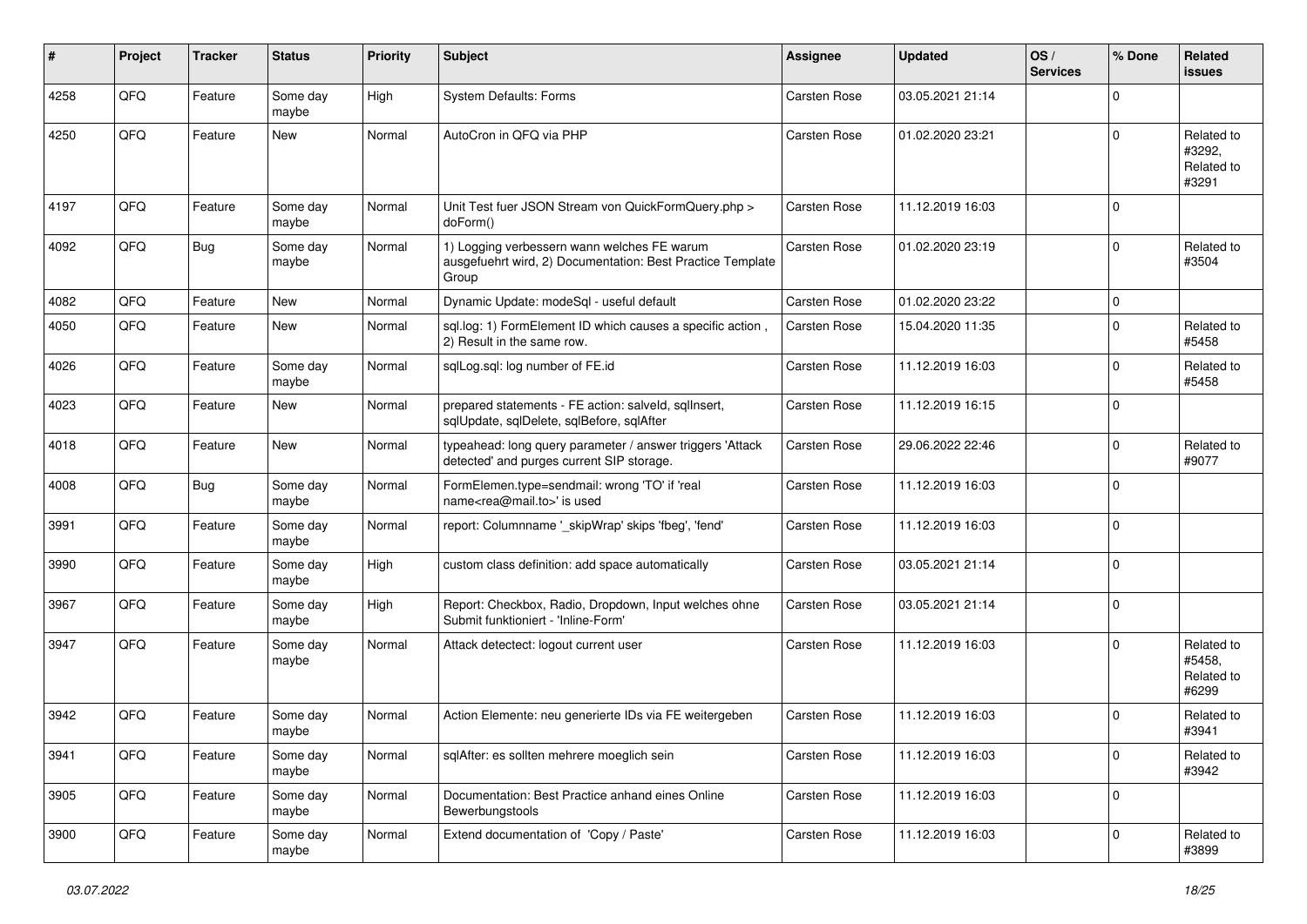| $\pmb{\#}$ | Project | <b>Tracker</b> | <b>Status</b>     | <b>Priority</b> | <b>Subject</b>                                                                                                                               | <b>Assignee</b>     | <b>Updated</b>   | OS/<br><b>Services</b> | % Done      | Related<br><b>issues</b>                    |
|------------|---------|----------------|-------------------|-----------------|----------------------------------------------------------------------------------------------------------------------------------------------|---------------------|------------------|------------------------|-------------|---------------------------------------------|
| 3895       | QFQ     | Bug            | Some day<br>maybe | Normal          | typeahead pedantic: on lehrkredit Idap webpass - if only one<br>person is in dropdown, such person can't be selected                         | <b>Carsten Rose</b> | 11.12.2019 16:03 |                        | $\Omega$    |                                             |
| 3882       | QFQ     | <b>Bug</b>     | Some day<br>maybe | Normal          | templateGroup: disable 'add' if limit is reached - funktioniert<br>nicht wenn bereits records existierten                                    | Carsten Rose        | 11.12.2019 16:03 |                        | $\mathbf 0$ |                                             |
| 3877       | QFQ     | Feature        | Some day<br>maybe | Normal          | FormEditor: die Felder die aktuell nicht gebraucht werden<br>nur auf readonly/disabled setzen (nicht ausblenden > das<br>irritiert.          | <b>Carsten Rose</b> | 11.12.2019 16:03 |                        | $\mathbf 0$ |                                             |
| 3867       | QFQ     | Feature        | Priorize          | Normal          | Readonly Formular: Template Groups add/delete<br>ausbeldnen                                                                                  | Carsten Rose        | 05.05.2021 22:12 |                        | $\mathbf 0$ |                                             |
| 3848       | QFQ     | Feature        | Some day<br>maybe | High            | Antivirus check fuer Upload files in qfq?                                                                                                    | Carsten Rose        | 03.05.2021 21:14 |                        | 0           | Related to<br>#4131                         |
| 3811       | QFQ     | <b>Bug</b>     | Some day<br>maybe | Normal          | Dynamic Update: extraButtonInfo - Text aktualisieren                                                                                         | Carsten Rose        | 11.12.2019 16:03 |                        | $\mathbf 0$ | Related to<br>#11517                        |
| 3782       | QFQ     | <b>Bug</b>     | Priorize          | Normal          | Bei fehlerhafter Eingabe (z.B. Datum) sollte das erwartete<br>Format angezeigt werden                                                        | Carsten Rose        | 01.02.2020 10:13 |                        | $\mathbf 0$ |                                             |
| 3750       | QFQ     | <b>Bug</b>     | Some day<br>maybe | Normal          | FE in a row: if one violates check, all are red                                                                                              | Carsten Rose        | 11.12.2019 16:03 |                        | $\mathbf 0$ |                                             |
| 3727       | QFQ     | Feature        | <b>New</b>        | High            | Security: Session Hijacking erschweren                                                                                                       | <b>Carsten Rose</b> | 03.05.2021 21:14 |                        | $\mathbf 0$ |                                             |
| 3708       | QFQ     | Feature        | Some day<br>maybe | Normal          | Form: input - 'specialchars', 'none'  gewisse tags<br>erlauben, andere verbieten                                                             | Carsten Rose        | 11.12.2019 16:02 |                        | $\Omega$    | Related to<br>#14320                        |
| 3682       | QFQ     | Bug            | Some day<br>maybe | Normal          | Dynamic update: Radio buttons                                                                                                                | Carsten Rose        | 11.12.2019 16:02 |                        | $\mathbf 0$ |                                             |
| 3677       | QFQ     | Feature        | Some day<br>maybe | Normal          | wkhtmltopdf: FE User access prohibited, if client IP changes<br>\$TYPO3_CONF_VARS[FE][lockIP]                                                | Carsten Rose        | 11.12.2019 16:02 |                        | $\Omega$    |                                             |
| 3666       | QFQ     | Feature        | Some day<br>maybe | Normal          | a) Performance Messung: mysql_real_escape_string() im<br>Vergleich zu str_replace(), b) doppeltes Aufrufen von<br>mysql_real_escape_string() | Carsten Rose        | 11.12.2019 16:02 |                        | $\mathbf 0$ |                                             |
| 3588       | QFQ     | <b>Bug</b>     | Some day<br>maybe | Normal          | templateGroup: versteckte Elemente werden weiterhin<br>gespeichert.                                                                          | Carsten Rose        | 11.12.2019 16:02 |                        | $\mathbf 0$ |                                             |
| 3570       | QFQ     | Bug            | Some day<br>maybe | High            | Formular mit prmitnew permitEdit=Always wird nicht<br>aufgerufen (ist leer)                                                                  | Carsten Rose        | 03.05.2021 21:14 |                        | $\mathbf 0$ |                                             |
| 3547       | QFQ     | Bug            | <b>New</b>        | Normal          | FE of type 'note' causes writing of empty fields.                                                                                            | <b>Carsten Rose</b> | 01.02.2020 23:21 |                        | 0           |                                             |
| 3537       | QFQ     | Feature        | Some day<br>maybe | Low             | SHOW COLUMNS FROM tableName - Extend '{{!'<br>definition                                                                                     | Carsten Rose        | 11.12.2019 16:02 |                        | $\Omega$    |                                             |
| 3504       | QFQ     | Feature        | New               | Normal          | Logging: welche Action FEs werden wann wie ausgefuehrt                                                                                       | Carsten Rose        | 01.02.2020 23:21 |                        | $\Omega$    | Related to<br>#5458,<br>Related to<br>#4092 |
| 3458       | QFQ     | Feature        | Some day<br>maybe | Normal          | Display 'Edit Form Element'-Checkbox on form: should<br>depend on FE Group                                                                   | Carsten Rose        | 11.12.2019 16:02 |                        | $\mathbf 0$ | Related to<br>#3447                         |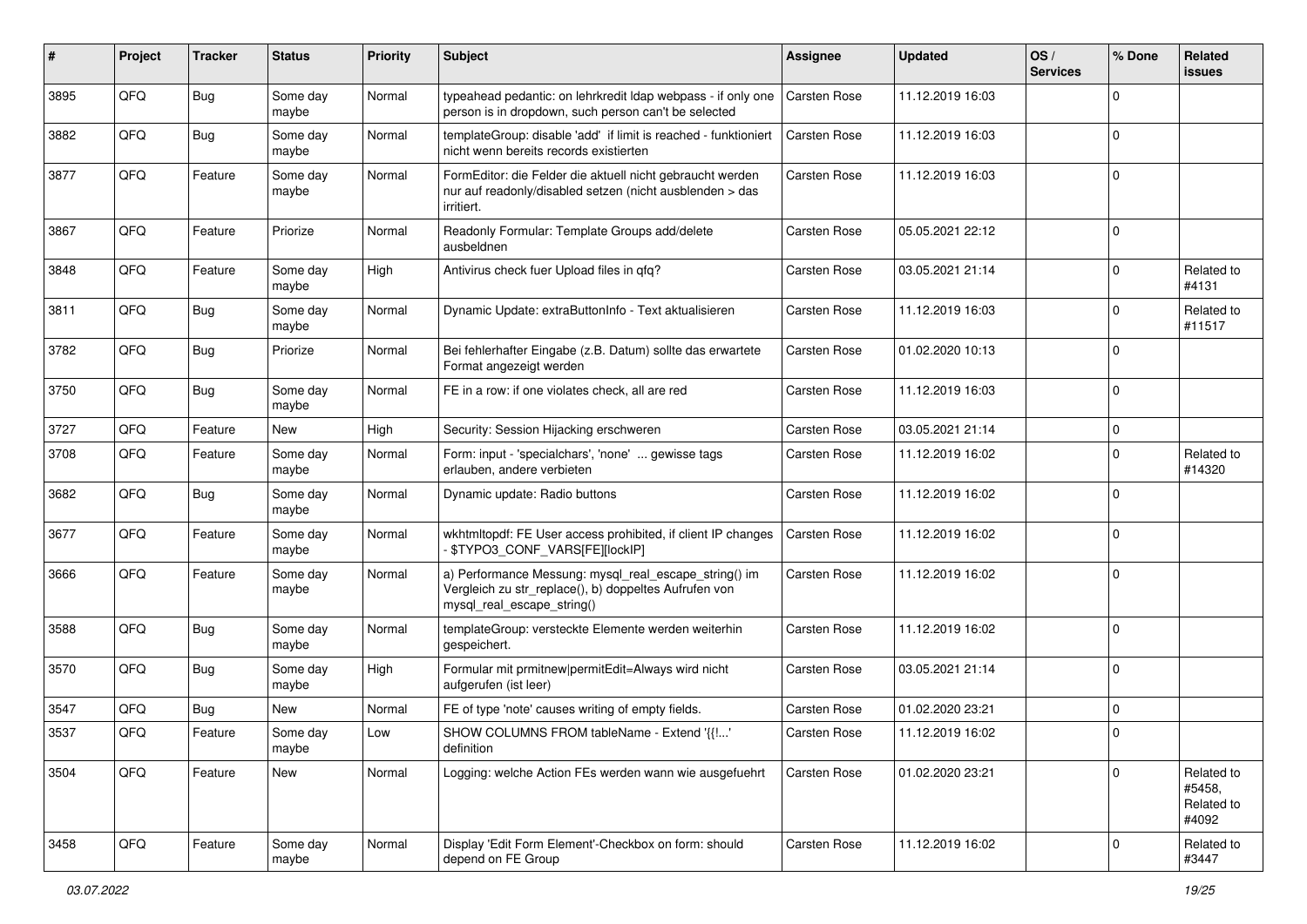| #    | Project | <b>Tracker</b> | <b>Status</b>     | <b>Priority</b> | Subject                                                                                                                       | <b>Assignee</b>     | <b>Updated</b>   | OS/<br><b>Services</b> | % Done      | <b>Related</b><br><b>issues</b>             |
|------|---------|----------------|-------------------|-----------------|-------------------------------------------------------------------------------------------------------------------------------|---------------------|------------------|------------------------|-------------|---------------------------------------------|
| 3457 | QFQ     | Feature        | Some day<br>maybe | Normal          | LDAP: concat multi values to one single entry                                                                                 | Carsten Rose        | 11.12.2019 16:02 |                        | $\Omega$    |                                             |
| 3432 | QFQ     | Feature        | New               | Normal          | subrecord: dynamicUpdate                                                                                                      | <b>Carsten Rose</b> | 11.06.2020 21:10 |                        | $\mathbf 0$ | Related to<br>#5691                         |
| 3385 | QFQ     | Feature        | Some day<br>maybe | Normal          | templateGroup: insert/update/delete non primary records                                                                       | Carsten Rose        | 11.12.2019 16:02 |                        | $\Omega$    |                                             |
| 3350 | QFQ     | Feature        | Some day<br>maybe | Normal          | FormEditor: Hilfetext hinter 'checktype'                                                                                      | Carsten Rose        | 11.12.2019 16:02 |                        | $\mathbf 0$ |                                             |
| 3349 | QFQ     | Bug            | Some day<br>maybe | Normal          | config.qfq.ini: a) vertraegt keine '=' im Value (z.B. Passwort),<br>b) Values sollten in ticks einschliessbar sein (spaces, ) | Carsten Rose        | 11.12.2019 16:02 |                        | $\mathbf 0$ |                                             |
| 3332 | QFQ     | Feature        | Some day<br>maybe | Normal          | Uploads: Thumbnails, Details zum hochgeladenen File                                                                           | Carsten Rose        | 11.12.2019 16:02 |                        | $\mathbf 0$ | Related to<br>#3264,<br>Related to<br>#5333 |
| 3331 | QFQ     | Feature        | Some day<br>maybe | Normal          | Default Tooltip fuer _page? Links: mit Form und Record ID                                                                     | Carsten Rose        | 11.12.2019 16:02 |                        | $\mathbf 0$ |                                             |
| 3291 | QFQ     | Feature        | Some day<br>maybe | Normal          | AutoCron websiteToken                                                                                                         | Carsten Rose        | 11.12.2019 16:02 |                        | $\mathbf 0$ | Related to<br>#4250                         |
| 3285 | QFQ     | Feature        | Some day<br>maybe | Normal          | Zeichenlimit pro Feld: textarea / editor                                                                                      | Carsten Rose        | 11.12.2019 16:02 |                        | $\mathbf 0$ |                                             |
| 3273 | QFQ     | Feature        | Some day<br>maybe | Low             | Dirty Flag in Form                                                                                                            | Carsten Rose        | 11.12.2019 16:02 |                        | $\mathbf 0$ |                                             |
| 3267 | QFQ     | Feature        | Some day<br>maybe | Normal          | 2 Forms auf einer Seite: real + Read only                                                                                     | Carsten Rose        | 11.12.2019 16:03 |                        | $\mathbf 0$ |                                             |
| 3216 | QFQ     | Feature        | Some day<br>maybe | Normal          | dynamic update für checkbox label2                                                                                            | Carsten Rose        | 11.12.2019 16:03 |                        | $\Omega$    | Related to<br>#2081                         |
| 3130 | QFQ     | Bug            | Some day<br>maybe | Normal          | Debug Info's nicht korrekt nach 'New > Save'.                                                                                 | <b>Carsten Rose</b> | 11.12.2019 16:03 |                        | $\mathbf 0$ | Related to<br>#3253                         |
| 3109 | QFQ     | <b>Bug</b>     | Some day<br>maybe | High            | RealUrl: Links werden nicht korrekt gerendert                                                                                 | Carsten Rose        | 03.05.2021 21:14 |                        | $\Omega$    |                                             |
| 3061 | QFQ     | <b>Bug</b>     | Some day<br>maybe | High            | winstitute: mysql connection durcheinander - nmhp17<br>(ag7)/QFQ arbeitet mit DB/Tabellen von biostat.                        | <b>Carsten Rose</b> | 03.05.2021 21:14 |                        | $\mathbf 0$ |                                             |
| 2995 | QFQ     | Feature        | Some day<br>maybe | Normal          | Dropdown JQuery Plugin: 'chosen' - Moeglichkeit um Select<br>Listen mehr Funktion zu geben. Kein Bootstrap noetig.            | <b>Carsten Rose</b> | 11.12.2019 16:03 |                        | $\mathbf 0$ |                                             |
| 2643 | QFQ     | <b>Bug</b>     | Some day<br>maybe | Normal          | Zend / PHP Webinars anschauen                                                                                                 | Carsten Rose        | 01.02.2020 15:56 |                        | $\mathbf 0$ |                                             |
| 2361 | QFQ     | Feature        | <b>New</b>        | Normal          | Logging wer/wann/wo welches Formular aufgerufen hat                                                                           | Carsten Rose        | 11.12.2019 16:15 |                        | $\mathbf 0$ | Related to<br>#4432,<br>Related to<br>#7480 |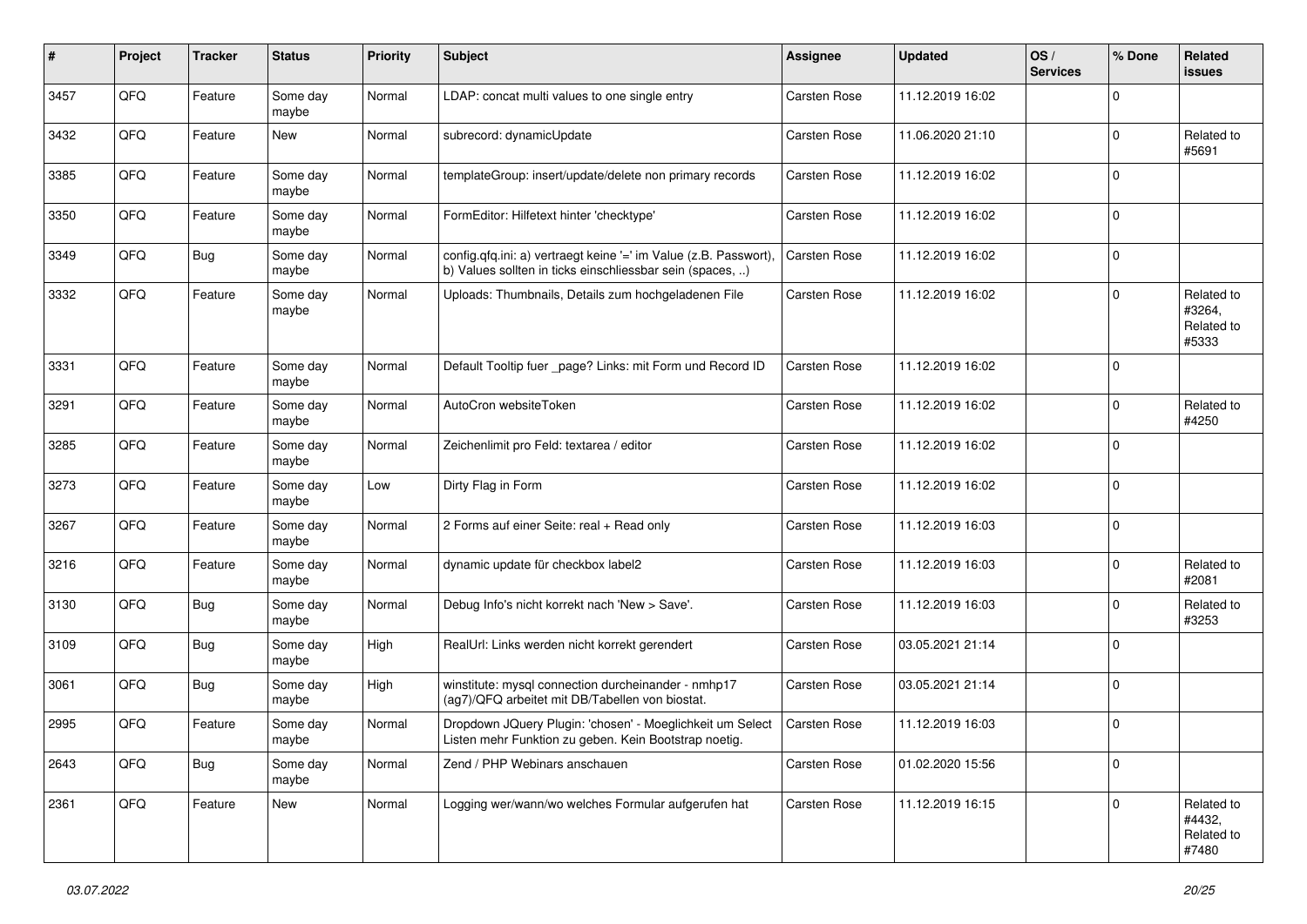| #     | Project | <b>Tracker</b> | <b>Status</b>     | <b>Priority</b> | <b>Subject</b>                                                                         | Assignee      | <b>Updated</b>   | OS/<br><b>Services</b> | % Done      | Related<br><b>issues</b>                                               |
|-------|---------|----------------|-------------------|-----------------|----------------------------------------------------------------------------------------|---------------|------------------|------------------------|-------------|------------------------------------------------------------------------|
| 2084  | QFQ     | Feature        | Some day<br>maybe | Normal          | Mailto mit encryption: Subrecord                                                       | Carsten Rose  | 11.12.2019 16:03 |                        | $\Omega$    | Related to<br>#2082                                                    |
| 1946  | QFQ     | Feature        | Some day<br>maybe | Normal          | Kontrolle ob der ReadOnly Modus bei den<br>Formularelementen korrekt implementiert ist | Carsten Rose  | 11.12.2019 16:03 |                        | $\mathbf 0$ |                                                                        |
| 1635  | QFQ     | Feature        | Some day<br>maybe | Normal          | QFQ Extension content record: weitere Optionen<br>einblenden.                          | Carsten Rose  | 11.12.2019 16:03 |                        | $\mathbf 0$ |                                                                        |
| 13647 | QFQ     | Bug            | <b>New</b>        | Normal          | Autofocus funktioniert nicht auf Chrome                                                | Benjamin Baer | 19.03.2022 17:44 |                        | $\mathbf 0$ |                                                                        |
| 13528 | QFQ     | <b>Bug</b>     | <b>New</b>        | Normal          | qfq.io > releases: es wird kein neues Release angelegt                                 | Benjamin Baer | 19.03.2022 17:46 |                        | $\mathbf 0$ |                                                                        |
| 12556 | QFQ     | Feature        | <b>New</b>        | Normal          | Pills Title: colored = static or dynamic on allrequiredgiven                           | Benjamin Baer | 19.03.2022 17:49 |                        | $\pmb{0}$   |                                                                        |
| 12490 | QFQ     | Feature        | New               | Normal          | Loading Plugins in QFQ - see what tinymce does. (lazy<br>loading)                      | Benjamin Baer | 08.06.2022 10:37 |                        | $\Omega$    | Related to<br>#12611,<br>Related to<br>#10013,<br>Related to<br>#7732  |
| 12476 | QFQ     | Feature        | <b>New</b>        | Normal          | clearMe: a) should trigger 'dirty', b) sticky on textarea resize                       | Benjamin Baer | 04.01.2022 08:40 |                        | $\Omega$    | Related to<br>#9528                                                    |
| 11237 | QFQ     | Bug            | <b>New</b>        | High            | Radiobutton / parameter.buttonClass= btn-default - kein dirty<br>Trigger               | Benjamin Baer | 03.05.2021 21:12 |                        | $\Omega$    | Related to<br>#10766                                                   |
| 11057 | QFQ     | <b>Bug</b>     | New               | High            | Checkboxes ohne span.checkmark im Report werden<br>ausgeblendet                        | Benjamin Baer | 03.05.2021 21:12 |                        | $\Omega$    | Related to<br>#11039                                                   |
| 10003 | QFQ     | Feature        | Priorize          | Normal          | fieldset: stronger visualize group                                                     | Benjamin Baer | 12.02.2020 08:13 |                        | $\mathbf 0$ |                                                                        |
| 9898  | QFQ     | Bug            | Feedback          | Normal          | Formular trotz Timeout gespeichert                                                     | Benjamin Baer | 01.02.2020 15:56 |                        | $\pmb{0}$   |                                                                        |
| 9548  | QFQ     | Feature        | Feedback          | High            | FormElement: Pattern mismatch - optional report only on<br>focus lost                  | Benjamin Baer | 03.05.2021 21:14 |                        | $\mathbf 0$ |                                                                        |
| 9535  | QFQ     | Bug            | Feedback          | Normal          | Report:  AS ' vertical' - column to wide - vertical >> rot45,<br>rot90                 | Benjamin Baer | 01.02.2020 15:56 |                        | $\mathbf 0$ |                                                                        |
| 9135  | QFQ     | Feature        | Priorize          | Normal          | Progress Bar generic / replace old hourglass download<br>popup                         | Benjamin Baer | 03.01.2022 07:43 |                        | $\mathbf 0$ |                                                                        |
| 9130  | QFQ     | Feature        | Some day<br>maybe | Normal          | tablesorter: Automatic Row numbering / Zeilenummer                                     | Benjamin Baer | 01.02.2020 23:22 |                        | $\Omega$    |                                                                        |
| 7965  | QFQ     | Feature        | Priorize          | Normal          | Input type 'text' with visual format - currency                                        | Benjamin Baer | 03.01.2022 07:45 |                        | $\pmb{0}$   |                                                                        |
| 7732  | QFQ     | Feature        | Some day<br>maybe | Normal          | Javascript: Lazy Loading der add on libs                                               | Benjamin Baer | 08.06.2022 10:38 |                        | $\Omega$    | Related to<br>#12611,<br>Related to<br>#12490,<br>Related to<br>#10013 |
| 7730  | QFQ     | Feature        | Priorize          | Normal          | SELECT Box: title in between                                                           | Benjamin Baer | 01.02.2020 23:22 |                        | $\mathbf 0$ |                                                                        |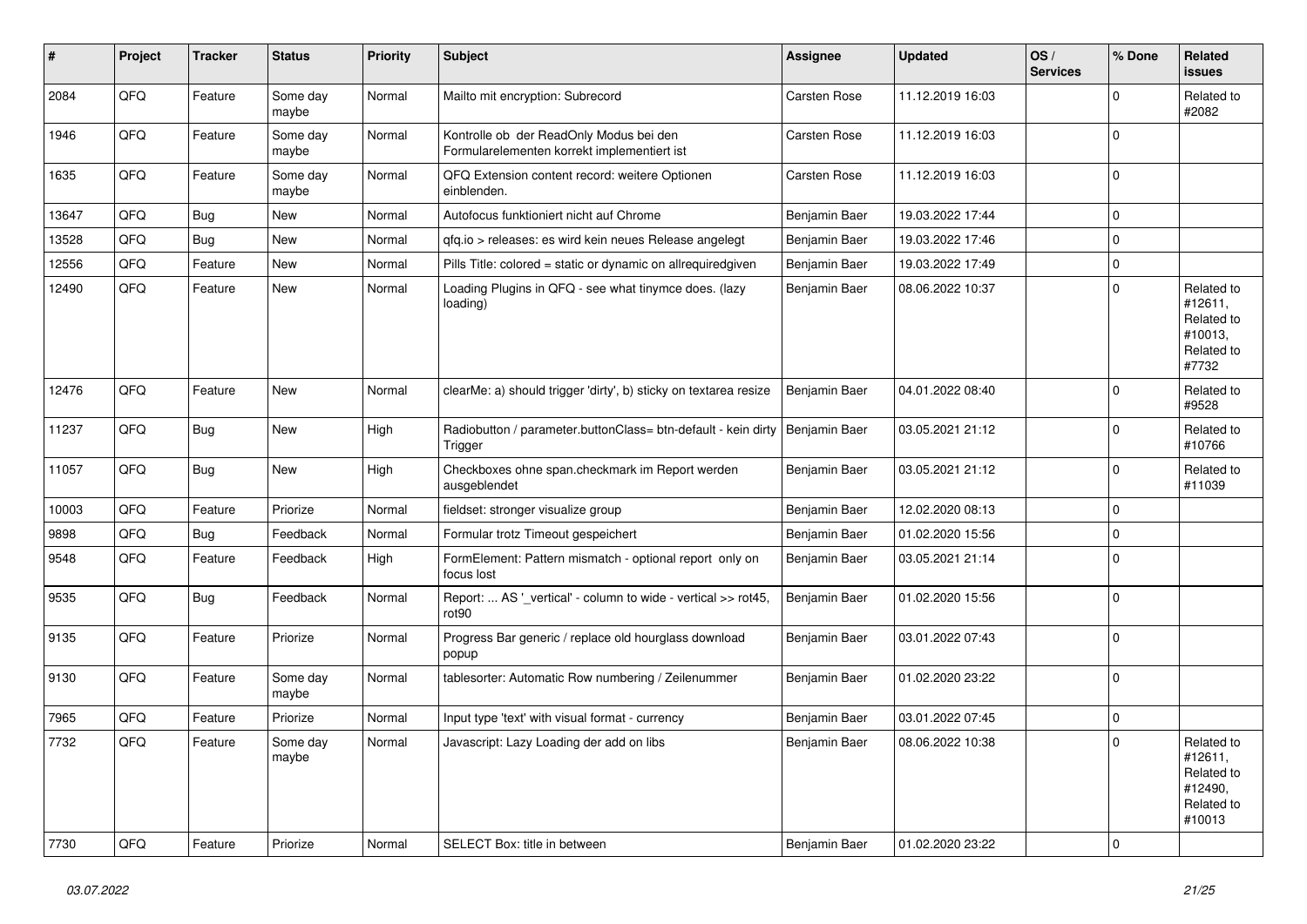| #     | Project | <b>Tracker</b> | <b>Status</b>     | <b>Priority</b> | Subject                                                                                                                                                  | <b>Assignee</b> | <b>Updated</b>   | OS/<br><b>Services</b> | % Done         | Related<br><b>issues</b> |
|-------|---------|----------------|-------------------|-----------------|----------------------------------------------------------------------------------------------------------------------------------------------------------|-----------------|------------------|------------------------|----------------|--------------------------|
| 7602  | QFQ     | Feature        | ToDo              | High            | Multi Select: with checkboxes                                                                                                                            | Benjamin Baer   | 22.03.2022 09:07 |                        | $\mathbf 0$    |                          |
| 6972  | QFQ     | Feature        | Some day<br>maybe | Normal          | Fabric Clipboard / cross browser tab                                                                                                                     | Benjamin Baer   | 01.02.2020 23:21 |                        | $\Omega$       |                          |
| 6970  | QFQ     | Feature        | Some day<br>maybe | Normal          | tablesorter: default fuer 'sortReset' aendern von 'Ctrl' zu 'Alt'                                                                                        | Benjamin Baer   | 01.02.2020 23:21 |                        | $\mathbf 0$    |                          |
| 6870  | QFQ     | Feature        | Priorize          | Normal          | Click on '_link' triggers an API call                                                                                                                    | Benjamin Baer   | 03.01.2022 08:25 |                        | 0              |                          |
| 6801  | QFQ     | Feature        | Priorize          | Normal          | Fabric: Maximize / FullIscreen                                                                                                                           | Benjamin Baer   | 21.03.2022 09:56 |                        | $\mathbf 0$    |                          |
| 6566  | QFQ     | <b>Bug</b>     | Priorize          | Normal          | Link Function 'delete': provided parameter missing on page<br>reload                                                                                     | Benjamin Baer   | 03.01.2022 08:08 |                        | 0              |                          |
| 6224  | QFQ     | Feature        | Priorize          | Normal          | Dynamic update: fade in/out fields                                                                                                                       | Benjamin Baer   | 21.03.2022 09:50 |                        | 0              |                          |
| 6140  | QFQ     | <b>Bug</b>     | Priorize          | Normal          | QFQ DnD Sort: Locked fields                                                                                                                              | Benjamin Baer   | 21.03.2022 09:56 |                        | $\mathbf 0$    |                          |
| 5562  | QFQ     | Feature        | Priorize          | Normal          | Drag'n'Drop fuer Uploads                                                                                                                                 | Benjamin Baer   | 21.03.2022 09:52 |                        | $\mathbf 0$    | Related to<br>#9706      |
| 5389  | QFQ     | Feature        | Some day<br>maybe | Normal          | QFQ Design: Multline label / note                                                                                                                        | Benjamin Baer   | 01.02.2020 23:19 |                        | 0              |                          |
| 5366  | QFQ     | Feature        | Priorize          | Normal          | Saving with keyboard shortcuts                                                                                                                           | Benjamin Baer   | 21.03.2022 09:47 |                        | 0              |                          |
| 5024  | QFQ     | Feature        | Some day<br>maybe | Normal          | Fabric: Generate PDF with edits                                                                                                                          | Benjamin Baer   | 01.02.2020 23:20 |                        | $\Omega$       | Related to<br>#10704     |
| 4457  | QFQ     | <b>Bug</b>     | Priorize          | Normal          | typeahead: pressing return to select an item, saves the form<br>and closes the form.                                                                     | Benjamin Baer   | 03.01.2022 08:01 |                        | $\mathbf 0$    | Related to<br>#4398      |
| 4454  | QFQ     | Bug            | Some day<br>maybe | Normal          | Required Elements: multiple elements in a row - whole row<br>marked if only one input is empty.                                                          | Benjamin Baer   | 01.02.2020 23:20 |                        | 0              |                          |
| 4420  | QFQ     | Feature        | Some day<br>maybe | Normal          | Client: Local Storage - store the changes of a form, local in<br>the browser.                                                                            | Benjamin Baer   | 11.12.2019 16:02 |                        | 0              |                          |
| 4398  | QFQ     | <b>Bug</b>     | Some day<br>maybe | Normal          | Typeahead: mouse click in a prefilled input opens a single<br>item dropdown with the current value - click on it seems to<br>set the value, not the key. | Benjamin Baer   | 01.02.2020 23:20 |                        | $\mathbf 0$    | Related to<br>#4457      |
| 3692  | QFQ     | Feature        | Some day<br>maybe | Normal          | QFQ Webseite                                                                                                                                             | Benjamin Baer   | 11.12.2019 16:02 |                        | 0              | Related to<br>#5033      |
| 3415  | QFQ     | Feature        | Some day<br>maybe | Normal          | FE Login Box Templatefile                                                                                                                                | Benjamin Baer   | 11.12.2019 16:02 |                        | 0              |                          |
| 2063  | QFQ     | Bug            | Some day<br>maybe | Normal          | Pills auf 'inaktiv' setzen falls keine Element auf dem Pill<br>sichtbar sind.                                                                            | Benjamin Baer   | 11.12.2019 16:03 |                        | 0              | Related to<br>#3752      |
| 14185 | QFQ     | Feature        | New               | Normal          | External/Autocron.php - better suitable directory                                                                                                        | Support: System | 28.05.2022 11:03 |                        | $\overline{0}$ |                          |
| 12156 | QFQ     | Feature        | New               | Normal          | Form: Optional disable 'leave page'                                                                                                                      |                 | 03.05.2021 20:45 |                        | 0              |                          |
| 12135 | QFQ     | Feature        | New               | Normal          | Subrecord: Notiz                                                                                                                                         |                 | 24.04.2021 16:58 |                        | 0              |                          |
| 12039 | QFQ     | Feature        | New               | Normal          | Missing htmlSpecialChar() in pre processing on form submit                                                                                               |                 | 18.02.2021 00:09 |                        | 0              | Related to<br>#14320     |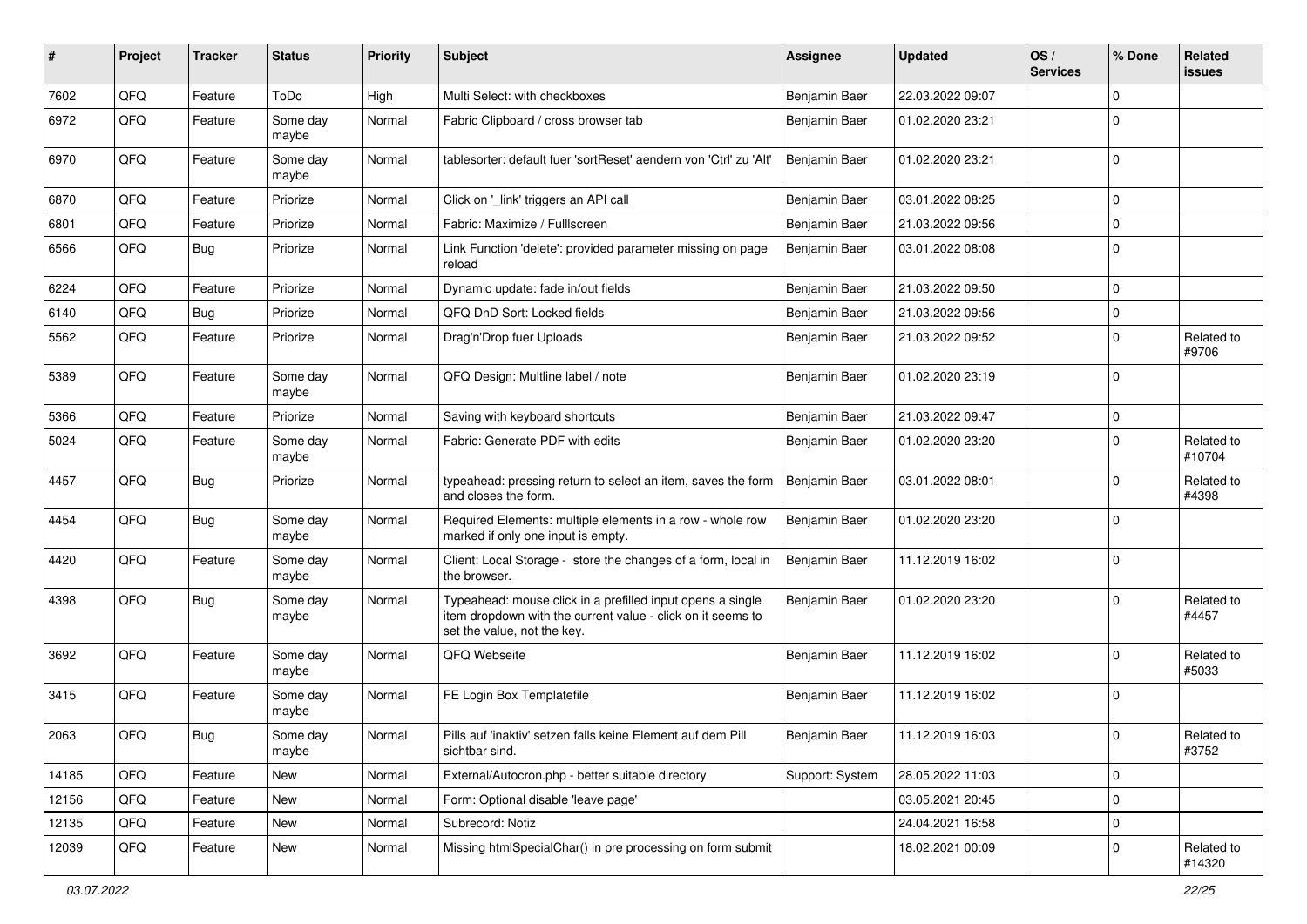| #     | Project | <b>Tracker</b> | <b>Status</b>     | <b>Priority</b> | <b>Subject</b>                                                             | <b>Assignee</b> | <b>Updated</b>   | OS/<br><b>Services</b> | % Done      | Related<br><b>issues</b>                    |
|-------|---------|----------------|-------------------|-----------------|----------------------------------------------------------------------------|-----------------|------------------|------------------------|-------------|---------------------------------------------|
| 12038 | QFQ     | Feature        | <b>New</b>        | Normal          | a) STORE_VAR: filenameOnlyStripUniq, b) SP:<br>QSTRIPUNIQ()                |                 | 17.02.2021 23:55 |                        | $\Omega$    |                                             |
| 11850 | QFQ     | Feature        | New               | Urgent          | Wizard Form: basierend auf einer Tabelle eine Form<br>anlegen.             |                 | 03.05.2021 21:12 |                        | $\mathbf 0$ | Blocked by<br>#8082                         |
| 11716 | QFQ     | Feature        | New               | Normal          | Form an beliebiger Stelle im Report anzeigen                               |                 | 09.12.2020 09:47 |                        | $\mathbf 0$ |                                             |
| 11715 | QFQ     | Bug            | New               | Normal          | acceptZeroAsRequired and requiredOffButMark do not<br>coincide             |                 | 08.12.2020 12:13 |                        | $\mathbf 0$ |                                             |
| 11535 | QFQ     | Feature        | <b>New</b>        | Normal          | Ability to create SQL columns in frontend QFQ forms                        |                 | 17.11.2020 12:11 |                        | $\mathbf 0$ |                                             |
| 11534 | QFQ     | Feature        | New               | Normal          | Report: Action on selected rows - Table batchprocessing<br>feature         |                 | 18.11.2020 08:15 |                        | $\mathbf 0$ |                                             |
| 11522 | QFQ     | Bug            | New               | Normal          | Aus/Einblenden von Reitern                                                 |                 | 13.11.2020 14:58 |                        | $\mathbf 0$ |                                             |
| 11195 | QFQ     | <b>Bug</b>     | <b>New</b>        | Low             | Dynamic Update: Note not updated if new text is empty<br>(v20.4)           |                 | 25.09.2020 11:14 |                        | $\mathbf 0$ |                                             |
| 10890 | QFQ     | Bug            | New               | Normal          | AutoCron hangs                                                             |                 | 20.07.2020 13:56 |                        | $\mathbf 0$ |                                             |
| 10874 | QFQ     | Feature        | <b>New</b>        | Normal          | Erstellen eines Foreign Keys in der Tabelle "FormElement"                  |                 | 13.07.2020 10:11 |                        | $\mathbf 0$ |                                             |
| 10766 | QFQ     | <b>Bug</b>     | New               | High            | Radiobutton / parameter.buttonClass=btn-default: dynamic<br>update         |                 | 03.05.2021 21:12 |                        | $\mathbf 0$ | Related to<br>#11237                        |
| 10763 | QFQ     | Feature        | New               | Normal          | form accessed and submitted despite logout?                                |                 | 16.06.2020 11:43 |                        | 0           |                                             |
| 10759 | QFQ     | <b>Bug</b>     | New               | Normal          | emptyMeansNull - Feld falsch aktualisiert                                  |                 | 12.11.2020 23:45 |                        | $\mathbf 0$ |                                             |
| 10738 | QFQ     | Feature        | Some day<br>maybe | Normal          | CORS headers for external API requests                                     |                 | 10.06.2020 14:00 |                        | $\mathbf 0$ |                                             |
| 10384 | QFQ     | Feature        | <b>New</b>        | Normal          | Parameter Exchange QFQ Instances                                           |                 | 07.05.2020 09:38 |                        | $\mathbf 0$ |                                             |
| 10345 | QFQ     | Feature        | New               | Normal          | Templates - Patterns QFQ Style                                             |                 | 03.05.2021 21:01 |                        | $\Omega$    | Related to<br>#10713                        |
| 10324 | QFQ     | Bug            | <b>New</b>        | Normal          | Excel Export mit Template funktioniert nur, wenn Template<br>vor uid kommt |                 | 30.03.2020 11:20 |                        | $\Omega$    | Related to<br>#10257                        |
| 10114 | QFQ     | Feature        | <b>New</b>        | High            | Symbol (Link): 'G:' (Glyphicon) replaced by 'i:' (icon)                    |                 | 07.12.2021 17:19 |                        | $\Omega$    | Related to<br>#3797,<br>Related to<br>#4194 |
| 9855  | QFQ     | <b>Bug</b>     | <b>New</b>        | Normal          | <b>Required Check</b>                                                      |                 | 01.02.2020 15:56 |                        | $\mathbf 0$ |                                             |
| 9853  | QFQ     | Feature        | New               | Normal          | Check das SQL / QFQ / Mail Logfile geschrieben wird                        |                 | 09.01.2020 11:15 |                        | 0           |                                             |
| 9126  | QFQ     | <b>Bug</b>     | Some day<br>maybe | Normal          | hidden Form elements are present in page source                            |                 | 02.01.2021 18:41 |                        | $\mathbf 0$ |                                             |
| 9024  | QFQ     | <b>Bug</b>     | Some day<br>maybe | Normal          | QFQ Einarbeitung                                                           |                 | 01.02.2020 15:56 |                        | $\mathbf 0$ |                                             |
| 9020  | QFQ     | <b>Bug</b>     | Some day<br>maybe | Normal          | radio mit buttonClass und dynamicUpdate lassen sich nicht<br>kombinieren   |                 | 11.12.2019 16:01 |                        | $\mathbf 0$ |                                             |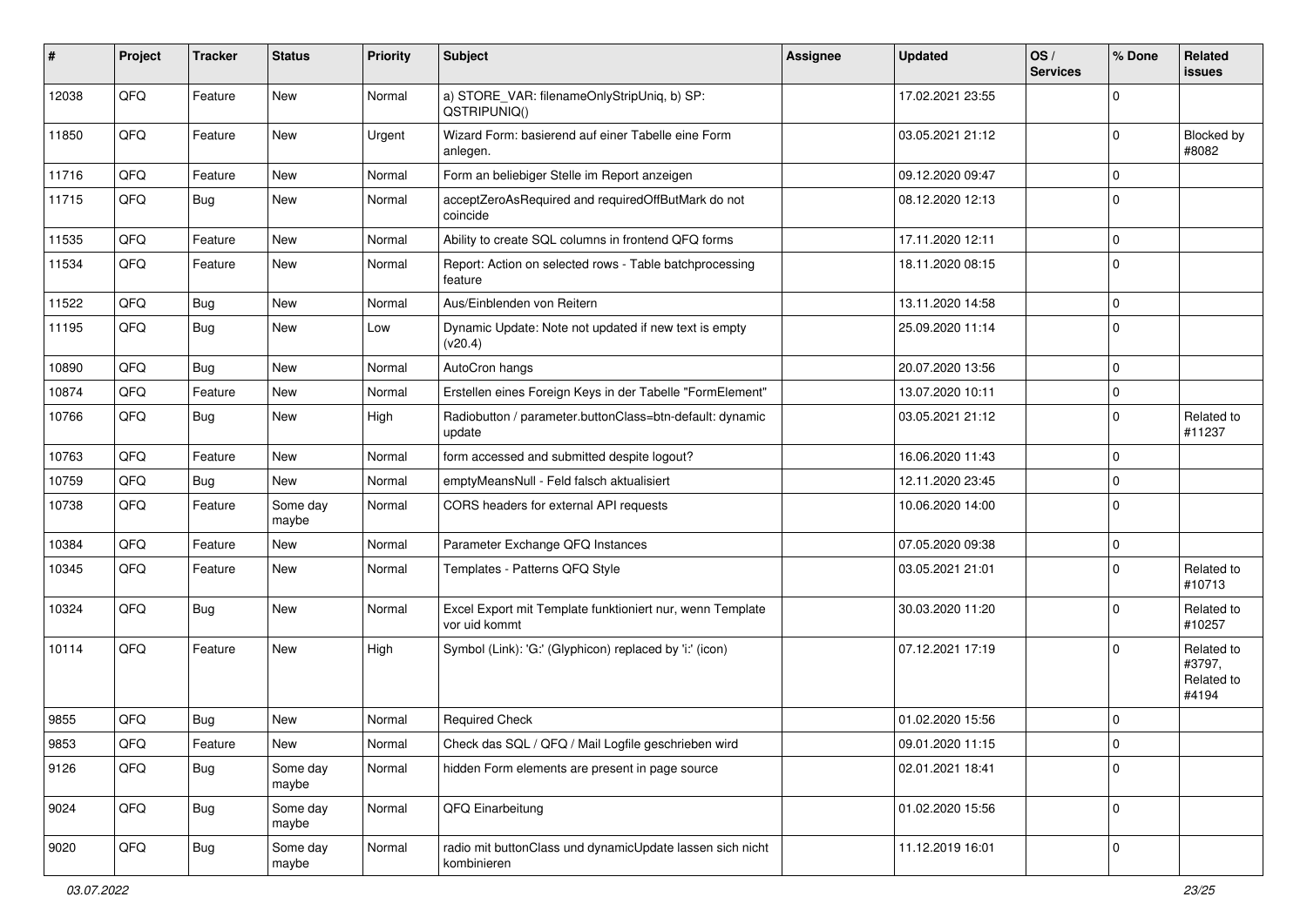| #    | Project | <b>Tracker</b> | <b>Status</b>     | <b>Priority</b> | <b>Subject</b>                                                                       | Assignee | <b>Updated</b>   | OS/<br><b>Services</b> | % Done       | <b>Related</b><br><b>issues</b> |
|------|---------|----------------|-------------------|-----------------|--------------------------------------------------------------------------------------|----------|------------------|------------------------|--------------|---------------------------------|
| 8056 | QFQ     | Feature        | Some day<br>maybe | Normal          | Termin Organisation (Reservation)                                                    |          | 01.02.2020 23:19 |                        | $\mathbf 0$  | Related to<br>#8658             |
| 7921 | QFQ     | Feature        | Some day<br>maybe | Normal          | Rest API Export: URL kuerzer machen                                                  |          | 01.02.2020 23:19 |                        | $\mathbf{0}$ |                                 |
| 7402 | QFQ     | Bug            | Some day<br>maybe | Normal          | thumbnail cache: outdated picture when permission denied<br>and permission resolved. |          | 01.02.2020 23:20 |                        | $\mathbf 0$  |                                 |
| 7281 | QFQ     | <b>Bug</b>     | Some day<br>maybe | Normal          | Subrecords: on large screen separator line too short                                 |          | 01.02.2020 23:19 |                        | $\mathbf 0$  |                                 |
| 7278 | QFQ     | Feature        | Some day<br>maybe | Normal          | Form: Wert vordefinieren der immer gesetzt wird                                      |          | 02.05.2021 09:27 |                        | $\mathbf 0$  |                                 |
| 7229 | QFQ     | Feature        | Some day<br>maybe | Normal          | New FormElement.type: Button                                                         |          | 01.02.2021 12:32 |                        | $\mathbf 0$  |                                 |
| 7108 | QFQ     | Feature        | Some day<br>maybe | Normal          | QFQ Wrap Elements                                                                    |          | 11.12.2019 16:01 |                        | $\mathbf 0$  |                                 |
| 7106 | QFQ     | Feature        | Some day<br>maybe | Normal          | Beispiel Nummerierung von Rows in Report                                             |          | 11.12.2019 16:01 |                        | $\mathbf 0$  |                                 |
| 7105 | QFQ     | Feature        | Some day<br>maybe | Normal          | Beispiel wie man in einer zweiten Tabelle speichert.                                 |          | 11.12.2019 16:01 |                        | $\pmb{0}$    |                                 |
| 7104 | QFQ     | Feature        | Some day<br>maybe | Normal          | Manual: hint about escaping if '\r' appears in mail body                             |          | 11.12.2019 16:01 |                        | $\mathbf 0$  |                                 |
| 7101 | QFQ     | <b>Bug</b>     | Some day<br>maybe | Normal          | 'form' in SIP and 'report' - breaks                                                  |          | 01.02.2020 23:20 |                        | $\pmb{0}$    |                                 |
| 7100 | QFQ     | Feature        | Some day<br>maybe | Normal          | Download: log access, max downloads, time limit                                      |          | 01.02.2020 23:19 |                        | $\mathbf 0$  |                                 |
| 6992 | QFQ     | Feature        | Some day<br>maybe | Normal          | DB exception: Syntax Highlight                                                       |          | 11.12.2019 16:01 |                        | $\mathbf 0$  | Related to<br>#5450             |
| 6704 | QFQ     | Feature        | Some day<br>maybe | Normal          | Upload Mode: Bilder in Notizen rechts sollen aktuellen<br>Upload repräsentieren.     |          | 01.02.2020 23:19 |                        | $\pmb{0}$    | Related to<br>#3264             |
| 6515 | QFQ     | Feature        | Some day<br>maybe | Normal          | Formular: Felder dynamisch ein/ausblenden                                            |          | 11.12.2019 16:02 |                        | $\mathbf 0$  |                                 |
| 6299 | QFQ     | Feature        | Some day<br>maybe | Normal          | Attack detection: log table with invalid SIP access                                  |          | 11.12.2019 16:02 |                        | $\mathbf 0$  | Related to<br>#3947             |
| 6288 | QFQ     | Feature        | Some day<br>maybe | Normal          | Best Practice: Erklaeren wie man ein Formular ganz in<br>'weiss' erstellen kann      |          | 11.12.2019 16:02 |                        | $\mathbf 0$  |                                 |
| 6084 | QFQ     | Feature        | Some day<br>maybe | Normal          | New escape type: 'D' - convert date                                                  |          | 01.02.2020 23:19 |                        | $\mathbf 0$  |                                 |
| 6083 | QFQ     | Feature        | Some day<br>maybe | Normal          | Dynamic Update: Value Check via SQL                                                  |          | 11.12.2019 16:02 |                        | $\mathbf 0$  |                                 |